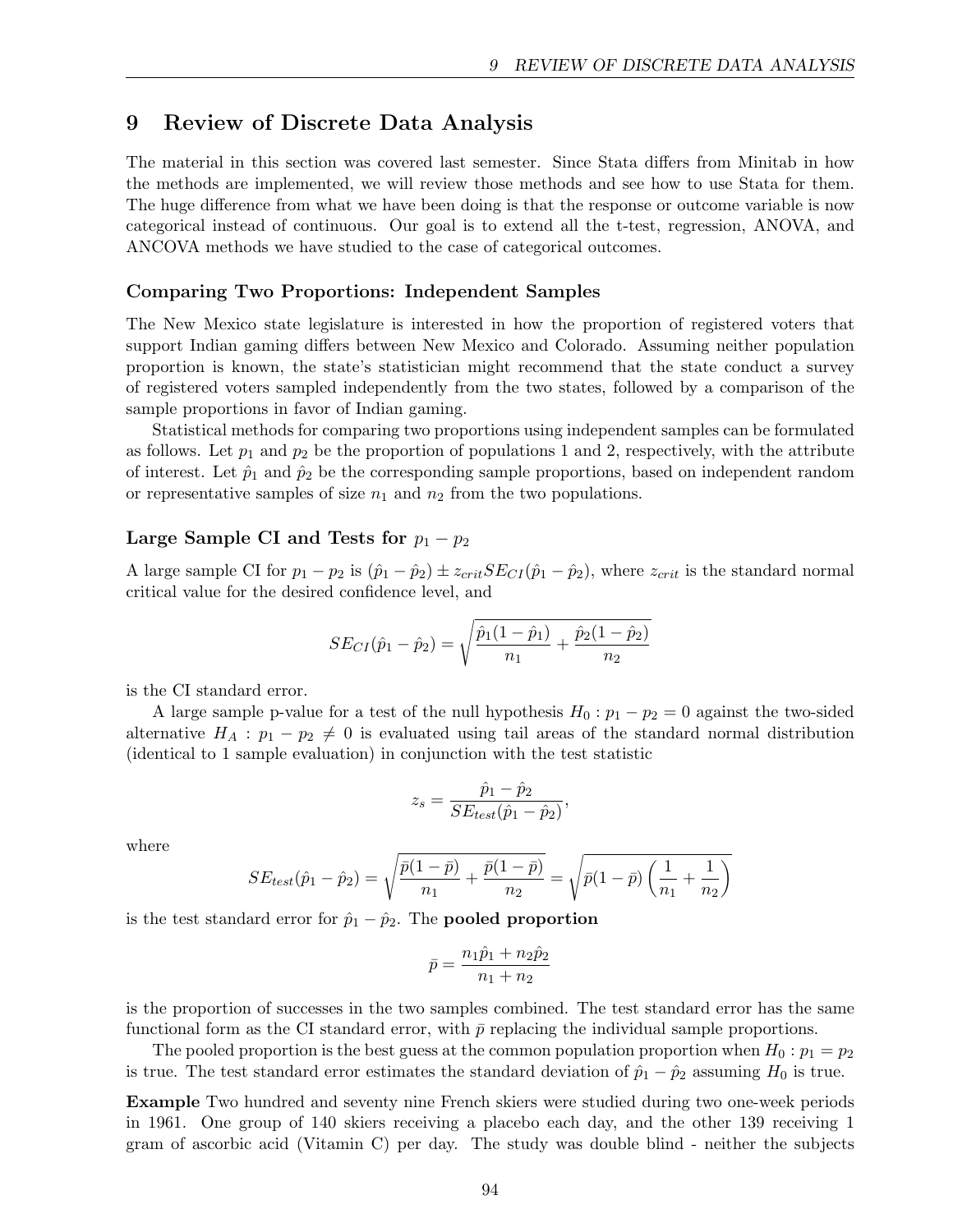nor the researchers knew who received what treatment. Let  $p_1$  be the probability that a member of the ascorbic acid group contracts a cold during the study period, and  $p_2$  be the corresponding probability for the placebo group. Linus Pauling and I are interested in testing whether  $p_1 = p_2$ . The data are summarized below as a two-by-two table of counts (a contingency table)

| Outcome          | Ascorbic Acid Placebo |     |
|------------------|-----------------------|-----|
| $#$ with cold    | 17                    | 31  |
| $#$ with no cold | 122                   | 109 |
| <b>Totals</b>    | 139                   | 140 |

The sample sizes are  $n_1 = 139$  and  $n_2 = 140$ . The sample proportion of skiers developing colds in the placebo and treatment groups are  $\hat{p}_2 = 31/140 = .221$  and  $\hat{p}_1 = 17/139 = .122$ , respectively. The pooled proportion is the number of skiers that developed colds divided by the number of skiers in the study:  $\bar{p} = 48/279 = .172$ .

The test standard error is:

$$
SE_{test}(\hat{p}_1 - \hat{p}_2) = \sqrt{.172 * (1 - .172) \left( \frac{1}{139} + \frac{1}{140} \right)} = .0452.
$$

The test statistic is

$$
z_s = \frac{.122 - .221}{.0452} = -2.19.
$$

The p-value for a two-sided test is twice the area under the standard normal curve to the right of 2.19 (or twice the area to the left of -2.19), which is  $2 * (.014) = .028$  At the 5% level, we reject the hypothesis that the probability of contracting a cold is the same whether you are given a placebo or Vitamin C.

A CI for  $p_1 - p_2$  provides a measure of the size of the treatment effect. For a 95% CI

$$
z_{crit}SE_{CI}(\hat{p}_1 - \hat{p}_2) = 1.96\sqrt{\frac{.221 * (1 - .221)}{140} + \frac{.122 * (1 - .122)}{139}} = 1.96 * (.04472) = .088.
$$

The 95% CI for  $p_1 - p_2$  is  $(.122 - .221) \pm .088$ , or  $(-.187, -.011)$ . We are 95% confident that  $p_2$ exceeds  $p_1$  by at least .011 but not by more than .187.

On the surface, we would conclude that a daily dose of Vitamin C decreases a French skier's chance of developing a cold by between .011 and .187 (with 95% confidence). This conclusion was somewhat controversial. Several reviews of the study felt that the experimenter's evaluations of cold symptoms were unreliable. Many other studies refute the benefit of Vitamin C as a treatment for the common cold.

To implement this test and obtain a CI using Stata's prtesti command (immediate from of prtest command – uses data on the command line rather than in memory), we must provide the raw number of skiers receiving ascorbic acid (139) along with the proportion of these skiers that got a cold  $(\hat{p}_1 = 0.122)$ , as well as the raw number of skiers receiving placebo (140) along with the proportion of these skiers that got a cold ( $\hat{p}_2 = 0.221$ ). I actually like using the GUI (Statistics  $\rightarrow$ Summaries, tables & tests -> Classical tests of hypotheses -> Two sample proportion calculator) instead of the command line for this, in which case it all looks just like Minitab. Options and entries are a little more obvious from the GUI.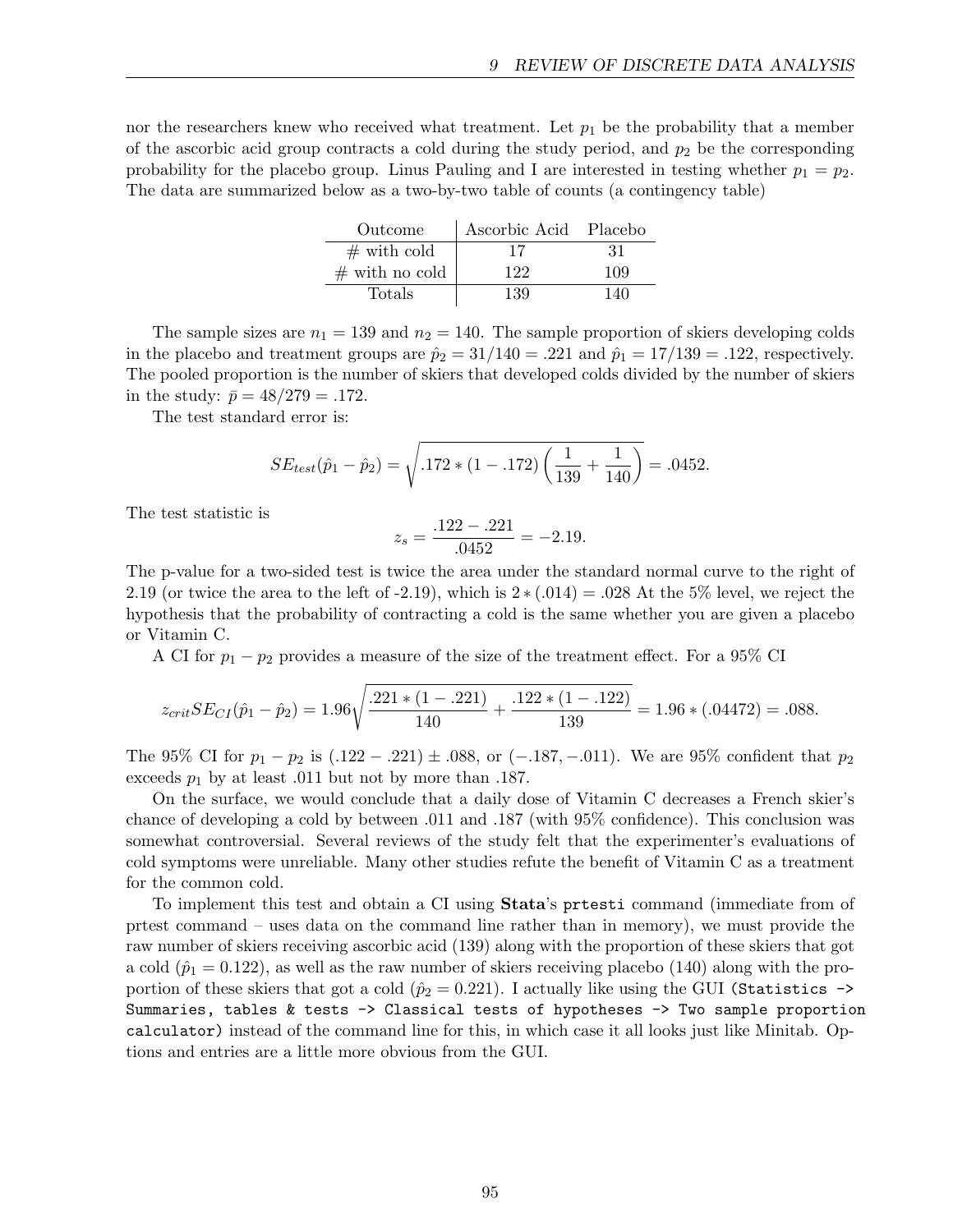| . prtesti 139 0.122 140 0.221<br>Two-sample test of proportion                                                                                                                                                         |                      |                    |              |        | $x:$ Number of obs =<br>$y:$ Number of obs = | 139<br>140           |
|------------------------------------------------------------------------------------------------------------------------------------------------------------------------------------------------------------------------|----------------------|--------------------|--------------|--------|----------------------------------------------|----------------------|
| Variable                                                                                                                                                                                                               | Mean                 | Std. Err.          | $\mathbf{Z}$ | P >  z | [95% Conf. Interval]                         |                      |
| $\mathbf x$<br>y                                                                                                                                                                                                       | . 122<br>.221        | .02776<br>.0350672 |              |        | .0675914<br>.1522696                         | .1764086<br>.2897304 |
| diff                                                                                                                                                                                                                   | $-.099$<br>under Ho: | .044725<br>.045153 | $-2.19$      | 0.028  | -.1866594                                    | $-.0113406$          |
| Ho: proportion(x) - proportion(y) = diff = 0<br>Ha: $diff$ != 0<br>Ha: $diff < 0$<br>Ha: $diff > 0$<br>$z = -2.193$<br>$z = -2.193$<br>$z = -2.193$<br>$P >  z  = 0.0283$<br>$P \le z = 0.0142$<br>$P > z =$<br>0.9858 |                      |                    |              |        |                                              |                      |

It actually is a little more direct to use counts instead of proportions you calculate, by typing prtesti 139 17 140 31, count.

Example A case-control study was designed to examine risk factors for cervical dysplasia (Becker et al. 194). All the women in the study were patients at UNM clinics. The 175 cases were women, aged 18-40, who had cervical dysplasia. The 308 controls were women aged 18-40 who did not have cervical dysplasia. Each women was classified as positive or negative, depending on the presence of HPV (human papilloma virus).

The data are summarized below.

| <b>HPV</b> Outcome |     | Cases Controls |
|--------------------|-----|----------------|
| Positive           | 164 | 130            |
| Negative           | 11  | 178            |
| Sample size        | 175 | 308            |

Let  $p_1$  be the probability that a case is HPV positive and let  $p_2$  be the probability that a control is HPV positive. The sample sizes are  $n_1 = 175$  and  $n_2 = 308$ . The sample proportions of positive cases and controls are  $\hat{p}_1 = 164/175 = .937$  and  $\hat{p}_2 = 130/308 = .422$ .

For a 95% CI

$$
z_{crit}SE_{CI}(\hat{p}_1 - \hat{p}_2) = 1.96\sqrt{\frac{.937 * (1 - .937)}{175} + \frac{.422 * (1 - .422)}{308}} = 1.96 * (.03336) = .0659.
$$

A 95% CI for  $p_1 - p_2$  is  $(.937 - .422) \pm .066$ , or  $.515 \pm .066$ , or  $(.449, .581)$ . I am 95% confident that  $p_1$  exceeds  $p_2$  by at least .45 but not by more than .58.

Not surprisingly, a two-sided test at the 5% level would reject  $H_0: p_1 = p_2$ . In this problem one might wish to do a one-sided test, instead of a two-sided test. Can you find the p-value for the one-sided test in the Stata output below?

. prtesti 175 0.937 308 0.422

| Two-sample test of proportion                                                                                                                                                                                                                        |                   |                      |              |        | $x:$ Number of obs =<br>$y:$ Number of obs = | 175<br>308          |  |
|------------------------------------------------------------------------------------------------------------------------------------------------------------------------------------------------------------------------------------------------------|-------------------|----------------------|--------------|--------|----------------------------------------------|---------------------|--|
| Variable                                                                                                                                                                                                                                             | Mean              | Std. Err.            | $\mathbf{z}$ | P >  z | [95% Conf. Interval]                         |                     |  |
| X<br>y                                                                                                                                                                                                                                               | .937<br>.422      | .0183663<br>.0281413 |              |        | .9010028<br>.366844                          | .9729972<br>.477156 |  |
| diff                                                                                                                                                                                                                                                 | .515<br>under Ho: | .0336044<br>.0462016 | 11.15        | 0.000  | .4491366                                     | .5808634            |  |
| Ho: proportion(x) - proportion(y) = $diff = 0$<br>Ha: $diff$ != 0<br>Ha: $diff < 0$<br>Ha: $diff > 0$<br>$z = 11.147$<br>$z = 11.147$<br>$z = 11.147$<br>$P > z =$<br>0.0000<br>0.0000<br>1.0000<br>$=$<br>$Z_{\rm c}$<br>l z I<br>$\qquad \qquad =$ |                   |                      |              |        |                                              |                     |  |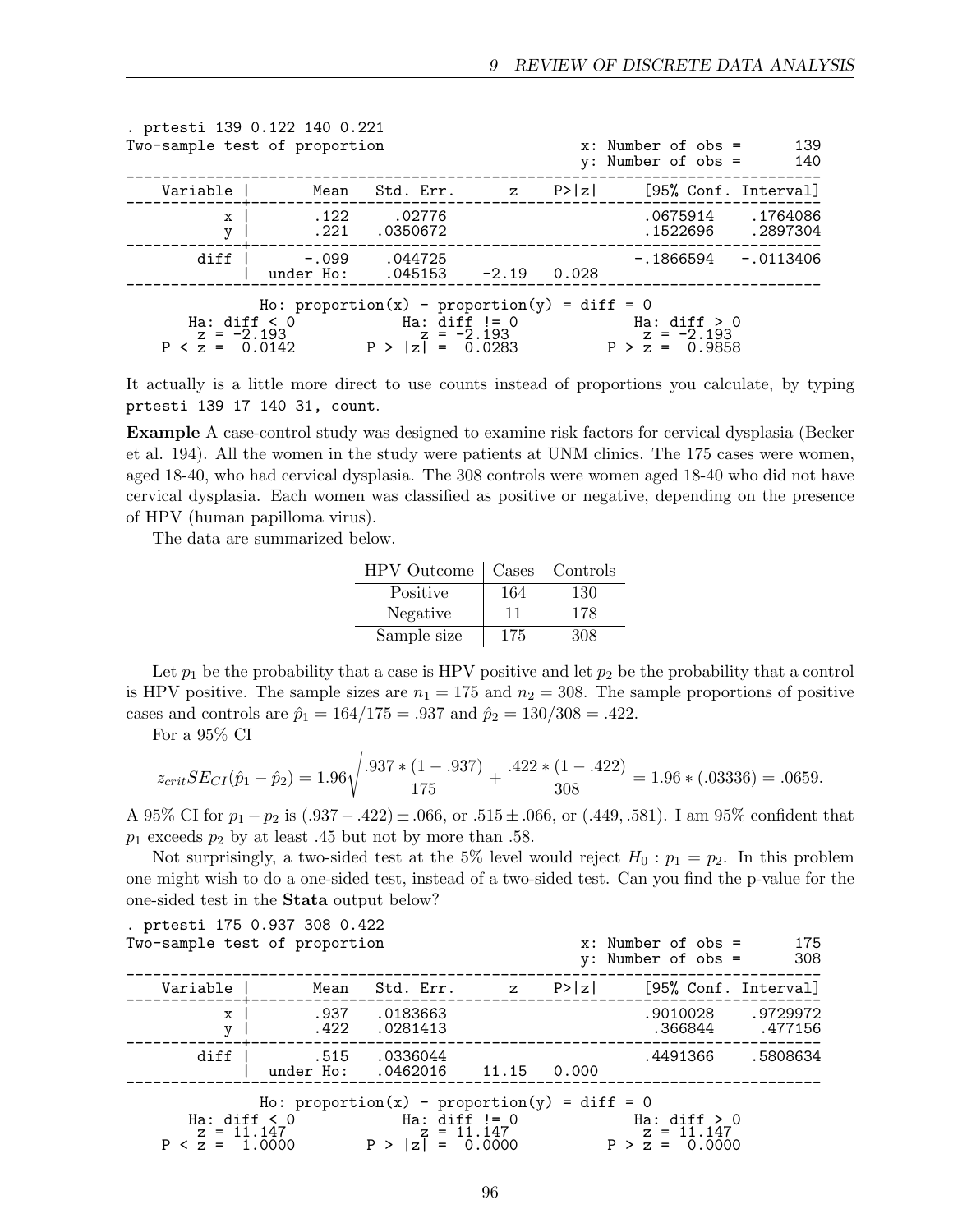# Appropriateness of the Large Sample Test and CI

The standard two sample CI and test used above are appropriate when each sample is large. A rule of thumb suggests a minimum of at least five successes (i.e. observations with the characteristic of interest) and failures (i.e. observations without the characteristic of interest) in each sample before using these methods. This condition is satisfied in our two examples.

## Effect Measures in Two-by-Two Tables

Consider a study of a particular disease, where each individual is either exposed or not-exposed to a risk factor. Let  $p_1$  be the proportion diseased among the individuals in the exposed population, and  $p_2$  be the proportion diseased among the non-exposed population. This population information can be summarized as a two-by-two table of population proportions:

| Outcome      |         | Exposed population Non-Exposed population |
|--------------|---------|-------------------------------------------|
| Diseased     | $v_1$   | $p_2$                                     |
| Non-Diseased | $1-p_1$ | $1-p_2$                                   |

A standard measure of the difference between the exposed and non-exposed populations is the absolute difference:  $p_1 - p_2$ . We have discussed statistical methods for assessing this difference.

In many epidemiological and biostatistical settings, other measures of the difference between populations are considered. For example, the relative risk

$$
RR = \frac{p_1}{p_2}
$$

is commonly reported when the individual risks  $p_1$  and  $p_2$  are small. The odds ratio

OR = 
$$
\frac{p_1/(1-p_1)}{p_2/(1-p_2)}
$$

is another standard measure. Here  $p_1/(1 - p_1)$  is the odds of being diseased in the exposed group, whereas  $p_2/(1-p_2)$  is the odds of being diseased in the non-exposed group.

Note that each of these measures can be easily estimated from data, using the sample proportions as estimates of the unknown population proportions. For example, in the vitamin C study:

| Outcome          | Ascorbic Acid Placebo |     |
|------------------|-----------------------|-----|
| $#$ with cold    | 17                    | -31 |
| $#$ with no cold | 122                   | 109 |
| Totals           | 139                   | 140 |

the proportion with colds in the placebo group is  $\hat{p}_2 = 31/140 = .221$ . The proportion with colds in the vitamin C group is  $\hat{p}_1 = 17/139 = .122$ .

The estimated absolute difference in risk is  $\hat{p}_1 - \hat{p}_2 = .122 - .221 = -.099$ . The estimated risk ratio and odds ratio are

$$
\widehat{RR} = \frac{.122}{.221} = .55
$$

and

$$
\widehat{OR} = \frac{.122/(1 - .122)}{.221/(1 - .221)} = .49,
$$

respectively.

In the literature it probably is most common to see OR (actually  $\widehat{OR}$  or adjusted  $\widehat{OR}$ ) reported, usually from a logistic regression analysis — that will be covered in the next section). We will be interested in testing  $H_0$ :  $OR = 1$  (or  $H_0$ :  $RR = 1$ ). We will estimate OR with  $OR$  and will need the sampling distribution of  $\widehat{OR}$  in order to construct tests and confidence intervals.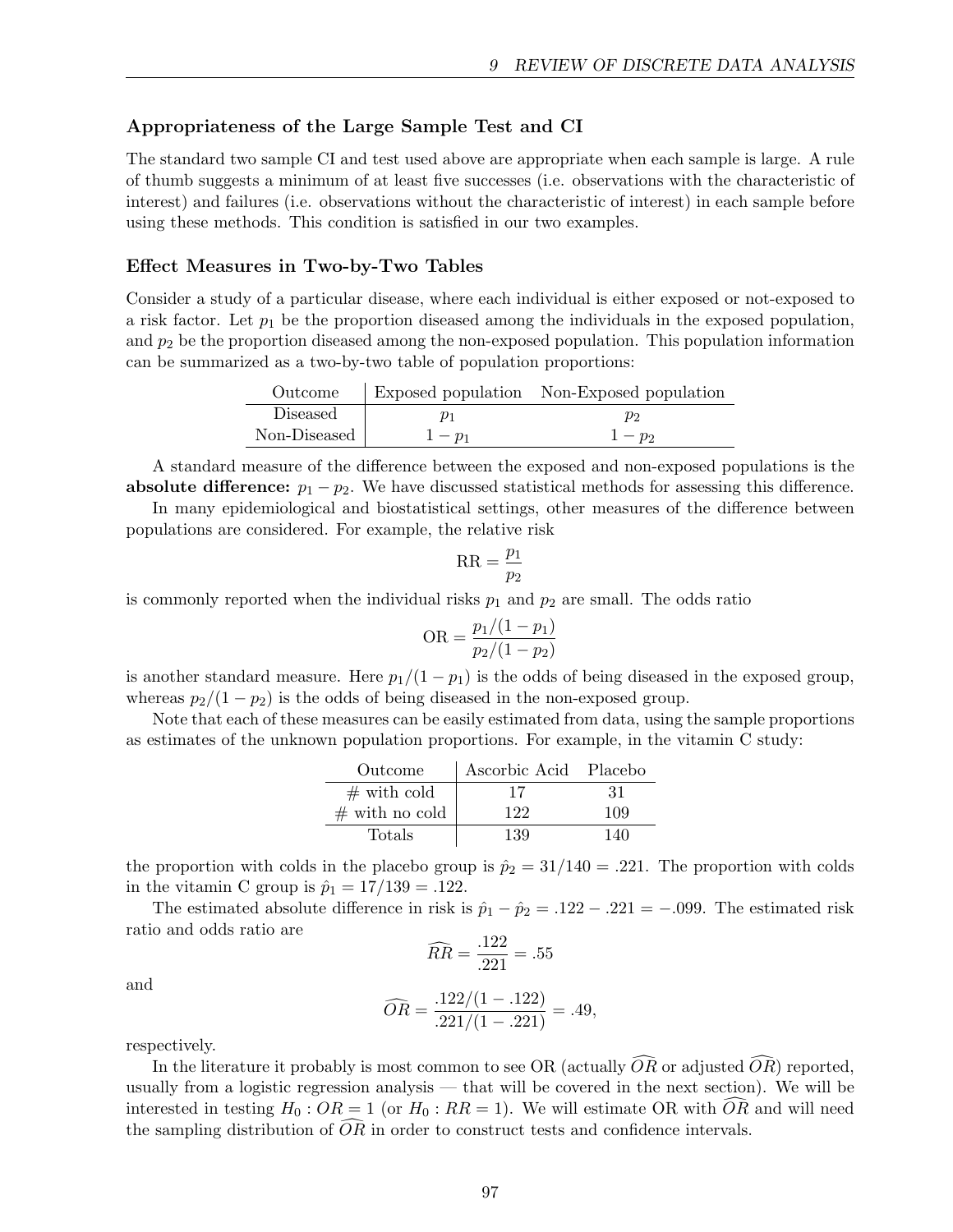# Testing for Homogeneity of Proportions

Example The following two-way table of counts summarizes the location of death and age at death from a study of 2989 cancer deaths (Public Health Reports, 1983):

| (Obs Counts) | Location of death |      |                         |           |  |  |
|--------------|-------------------|------|-------------------------|-----------|--|--|
| Age          | Home              |      | Acute Care Chronic care | Row Total |  |  |
| 15-54        | 94                | 418  | 23                      | 535       |  |  |
| 55-64        | 116               | 524  | 34                      | 674       |  |  |
| 65-74        | 156               | 581  | 109                     | 846       |  |  |
| $75+$        | 138               | 558  | 238                     | 934       |  |  |
| Col Total    | 504               | 2081 | 404                     | 2989      |  |  |

The researchers want to compare the age distributions across locations. A one-way ANOVA would be ideal if the actual ages were given. Because the ages are grouped, the data should be treated as categorical. Given the differences in numbers that died at the three types of facilities, a comparison of proportions or percentages in the age groups is appropriate. A comparison of counts is not.

The table below summarizes the proportion in the four age groups at each location. For example, in the acute care facility  $418/2081 = .201$  and  $558/2081 = .268$ . The **pooled proportions** are the Row Totals divided by the total sample size of 2989. The pooled summary gives the proportions in the four age categories, ignoring location of death.

The age distributions for home and for the acute care facilities are similar, but are very different from the age distribution at chronic care facilities.

To formally compare the observed proportions, one might view the data as representative sample of ages at death from the three locations. Assuming independent samples from the three locations (populations), a chi-squared statistic is used to test whether the population proportions of ages at death are identical (homogeneous) across locations. The chi-squared test for homogeneity of population proportions can be defined in terms of proportions, but is traditionally defined in terms of counts.

| (Proportions) | Location of death |       |                         |        |  |  |
|---------------|-------------------|-------|-------------------------|--------|--|--|
| Age           | Home              |       | Acute Care Chronic care | Pooled |  |  |
| 15-54         | .187              | .201  | .057                    | .179   |  |  |
| 55-64         | .230              | .252  | .084                    | .226   |  |  |
| 65-74         | .310              | .279  | .270                    | .283   |  |  |
| $75+$         | .273              | .268  | .589                    | .312   |  |  |
| Total         | 1.000             | 1.000 |                         | 1.000  |  |  |

In general, assume that the data are independent samples from  $c$  populations (strata, groups, sub-populations), and that each individual is placed into one of  $r$  levels of a categorical variable. The raw data will be summarized as a  $r \times c$  contingency table of counts, where the columns correspond to the samples, and the rows are the levels of the categorical variable. In the age distribution problem,  $r = 4$  and  $c = 3$ . (SW uses k to identify the number of columns.)

To implement the test:

1. Compute the (estimated) expected count for each cell in the table as follows:

$$
E = \frac{\text{Row Total} * Column Total}{Total Sample Size}.
$$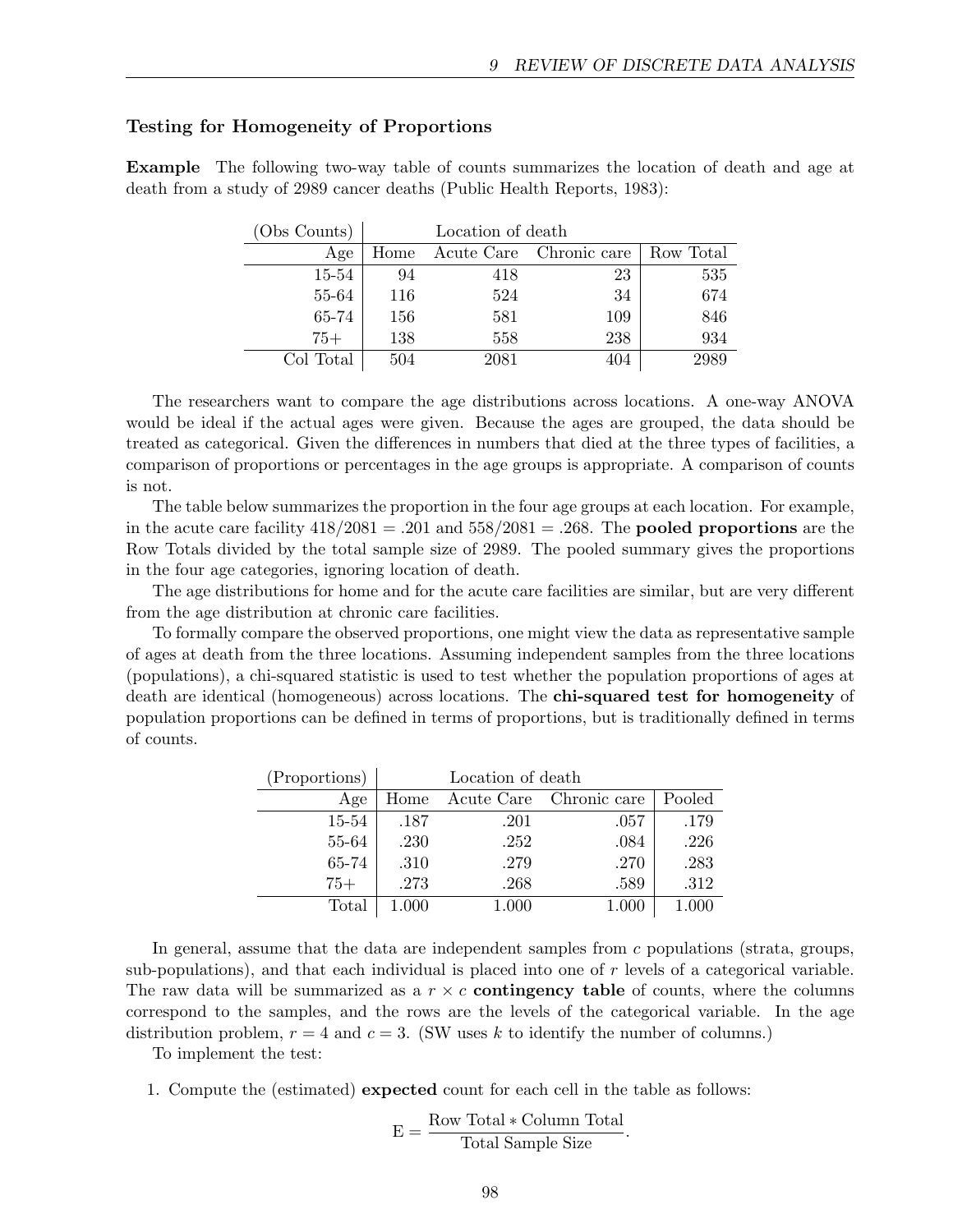2. Compute the Pearson test statistic

$$
\chi_S^2 = \sum_{\text{all cells}} \frac{(O - E)^2}{E},
$$

where  $O$  is the **observed** count.

3. For a size  $\alpha$  test, reject the hypothesis of homogeneity if  $\chi_S^2 \geq \chi_{crit}^2$ , where  $\chi_{crit}^2$  is the upper  $\alpha$  critical value from the chi-squared distribution with  $df = (r - 1)(c - 1)$ .

The p-value for the chi-squared test of homogeneity is equal to the area under the chi-squared curve to the right of  $\chi_S^2$ ; see Figure 1.



Figure 1: The p-value is the shaded area on the right

# For a two-by-two table of counts, the chi-squared test of homogeneity of proportions is identical to the two-sample proportion test we discussed earlier.

### Stata Analysis

One way to obtain the test statistic and p-value in Stata is to use the tabi command. The tables put out from that command are too poorly labelled to be very useful, though, so it's preferable to put the data into the worksheet so that it looks like this:

|                                                                                                                                      | Age   | Location    | Count                                                |
|--------------------------------------------------------------------------------------------------------------------------------------|-------|-------------|------------------------------------------------------|
|                                                                                                                                      |       |             | $\frac{4}{8}$                                        |
| $\frac{1}{2}$<br>$\frac{2}{3}$<br>$\frac{4}{5}$<br>$\frac{5}{6}$<br>$\frac{6}{7}$<br>$\frac{8}{9}$<br>$\frac{9}{0}$<br>$\frac{1}{1}$ | うつつろう | 23123123123 | $123$<br>$123$<br>$1524$<br>$153$<br>$1581$<br>$109$ |
| ĪŽ                                                                                                                                   |       |             | 138<br>558                                           |

The Hills and De Stavola book explains the following sequence,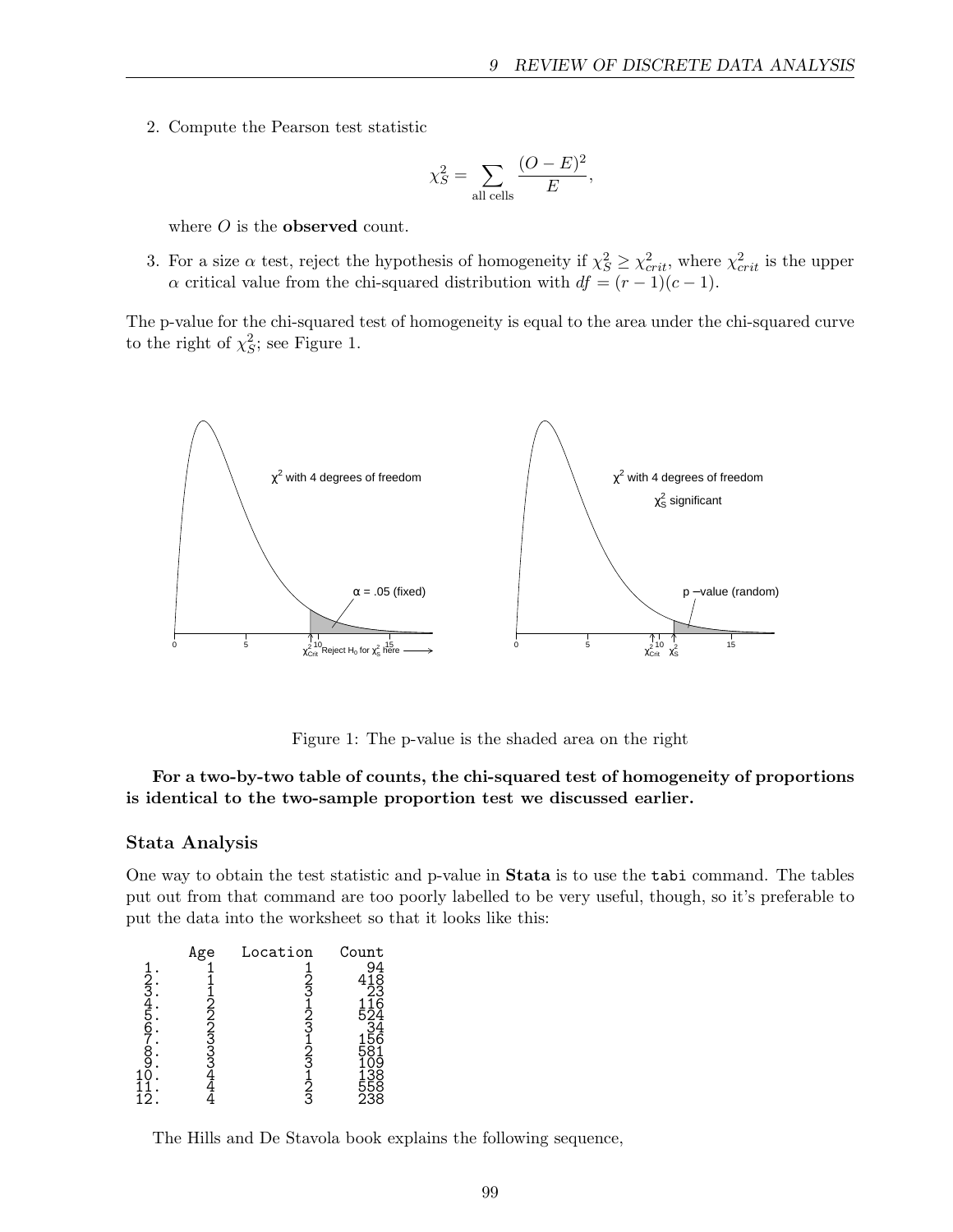|  |                                                                                                                                                     |                                                                                                                                  |                              |                                                                                                  |  | . label define agemap 1 "15-54" 2 "55-64" 3 "65-74" 4          | $"75+"$ |
|--|-----------------------------------------------------------------------------------------------------------------------------------------------------|----------------------------------------------------------------------------------------------------------------------------------|------------------------------|--------------------------------------------------------------------------------------------------|--|----------------------------------------------------------------|---------|
|  |                                                                                                                                                     |                                                                                                                                  |                              |                                                                                                  |  | . label define locmap 1 "Home" 2 "Acute Care" 3 "Chronic Care" |         |
|  |                                                                                                                                                     | . label values Age agemap                                                                                                        |                              |                                                                                                  |  |                                                                |         |
|  |                                                                                                                                                     | . label values Location locmap                                                                                                   |                              |                                                                                                  |  |                                                                |         |
|  | . list,clean                                                                                                                                        |                                                                                                                                  |                              |                                                                                                  |  |                                                                |         |
|  | Age<br>$15 - 54$<br>$15 - 54$<br>$15 - 54$<br>$55 - 64$<br>$55 - 64$<br>$55 - 64$<br>$65 - 74$<br>$65 - 74$<br>$65 - 74$<br>$75+$<br>$75+$<br>$75+$ | Location<br>Acute Care<br>Chronic Care<br>Acute Care<br>Chronic Care<br>Acute Care<br>Chronic Care<br>Acute Care<br>Chronic Care | Home<br>Home<br>Home<br>Home | Count<br>94<br>$^{418}_{23}$<br>116<br>524<br>534<br>55<br>55<br>531<br>109<br>138<br>558<br>238 |  |                                                                |         |

If I typed list,clean nolabel I would get the original listing.

Why am I bothering with this? I actually could put those labels in as variable values, and not bother with labels. When I form tables, though, Stata wants to alphabetize according to variable values which will force Home as the last column. By keeping values numeric I can get Stata to order correctly and print the correct labels.

I find it easiest to go through the menu path Summaries, tables, & tests -> Tables -> Two-way tables with measures of association to generate the following commands. Note in particular the [fweight = Count] (frequency weight given by Count variable) syntax to tell Stata that each line represents many observations. Minitab and SAS have similar options.

. tabulate Age Location [fweight = Count], chi2 column expected lrchi2 row

| Key                |
|--------------------|
|                    |
| frequency          |
| expected frequency |
| row percentage     |
| column percentage  |
|                    |

| Age       | Home                                          | Location<br>Acute Car              | Chronic C              | Total   |
|-----------|-----------------------------------------------|------------------------------------|------------------------|---------|
| $15 - 54$ | 94                                            | 418                                | 23                     | 535     |
|           | 90.2                                          | 372.5                              | 72.3                   | 535.0   |
|           | 17.57                                         | 78.13                              | 4.30                   | 100.00  |
|           | 18.65                                         | 20.09                              | 5.69                   | 17.90   |
| $55 - 64$ | 116                                           | 524                                | 34                     | 674     |
|           | 113.6                                         | 469.3                              | 91.1                   | 674.0   |
|           | 17.21                                         | 77.74                              | 5.04                   | 100.00  |
|           | 23.02                                         | 25.18                              | 8.42                   | 22.55   |
| $65 - 74$ | 156                                           | 581                                | 109                    | 846     |
|           | 142.7                                         | 589.0                              | 114.3                  | 846.0   |
|           | 18.44                                         | 68.68                              | 12.88                  | 100.00  |
|           | 30.95                                         | 27.92                              | 26.98                  | 28.30   |
| $75+$     | 138                                           | 558                                | 238                    | 934     |
|           | 157.5                                         | 650.3                              | 126.2                  | 934.0   |
|           | 14.78                                         | 59.74                              | 25.48                  | 100.00  |
|           | 27.38                                         | 26.81                              | 58.91                  | 31.25   |
| Total     | 504                                           | 2,081                              | 404                    | 2,989   |
|           | 504.0                                         | 2,081.0                            | 404.0                  | 2,989.0 |
|           | 16.86                                         | 69.62                              | 13.52                  | 100.00  |
|           | 100.00                                        | 100.00                             | 100.00                 | 100.00  |
|           | Pearson $chi2(6)$<br>likelihood-ratio chi2(6) | 197.6241<br>$=$<br>200.9722<br>$=$ | $Pr =$<br>$Pr = 0.000$ | 0.000   |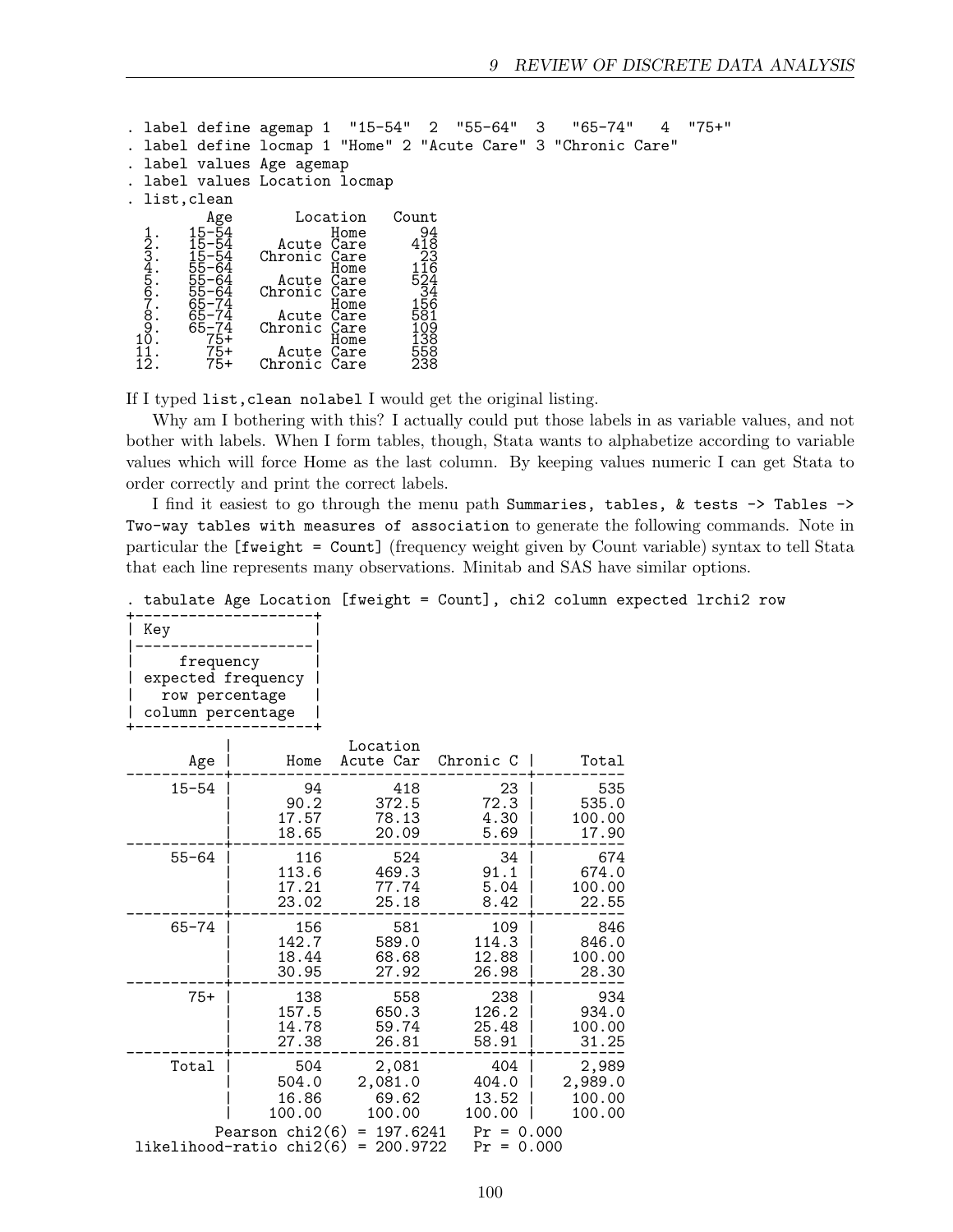The Pearson statistic is 197.6241 on  $6 = (4-1)(3-1)$  df. The p-value is 0 to three places. The data strongly suggest that there are differences in the age distributions among locations.

## Testing for Homogeneity in Cross-Sectional and Stratified Studies

Two-way tables of counts are often collected either by stratified sampling or by cross-sectional sampling.

In a stratified design, distinct groups, strata, or sub-populations are identified. Independent samples are selected from each group, and the sampled individuals are classified into categories. The HPV study is an illustration of a stratified design (and a case-control study). Stratified designs provide estimates for the strata (population) proportion in each of the categories. A test for **homogeneity of proportions** is used to compare the strata.

In a **cross-sectional design**, individuals are randomly selected from a population and classified by the levels of **two** categorical variables. With cross-sectional samples you can test homogeneity of proportions by comparing either the row proportions or by comparing the column proportions.

Example The following data (The Journal of Advertising, 1983, p. 34-42) are from a cross-sectional study that involved soliciting opinions on anti-smoking advertisements. Each subject was asked whether they smoked and their reaction (on a five-point ordinal scale) to the ad. The data are summarized as a two-way table of counts, given below:

|            | Str. Dislike |    |  | Dislike Neutral Like Str. Like Row Tot |     |
|------------|--------------|----|--|----------------------------------------|-----|
| Smoker     |              |    |  |                                        |     |
| Non-smoker |              |    |  | 69                                     | 281 |
| Col Total  | 30           | 56 |  |                                        | 378 |

The row proportions are

|            | (Row Prop) Str. Dislike Dislike Neutral Like Str. Like Row Tot |      |      |      |      |       |
|------------|----------------------------------------------------------------|------|------|------|------|-------|
| Smoker     | .082                                                           | 144  | .361 | .216 | .196 | 1.000 |
| Non-smoker | .110                                                           | .149 | .278 | .217 | .245 | 1.000 |

For example, the entry for the (Smoker, Str. Dislike) cell is:  $8/97 = .082$ .

Similarly, the column proportions are

| (Col Prop) | Str. Dislike Dislike Neutral |       |       | Like  | Str. Like |
|------------|------------------------------|-------|-------|-------|-----------|
| Smoker     | .205                         | .250  | .310  | .256  | .216      |
| Non-smoker | .795                         | -750  | -690  | .744  | .784      |
| Total      | 1.000                        | 1.000 | 1.000 | 1.000 | 1.000     |

Although it may be more natural to compare the smoker and non-smoker row proportions, the column proportions can be compared across ad responses. There is no advantage to comparing "rows" instead of "columns" in a formal test of homogeneity of proportions with cross-sectional data. The Pearson chi-squared test treats the rows and columns interchangeably, so you get the same result regardless of how you view the comparison. However, one of the two comparisons may be more natural to interpret.

Note that checking for homogeneity of proportions is meaningful in stratified studies only when the comparison is across strata! Further, if the strata correspond to columns of the table, then the column proportions or percentages are meaningful whereas the row proportions are not.

Question: How do these ideas apply to the age distribution problem?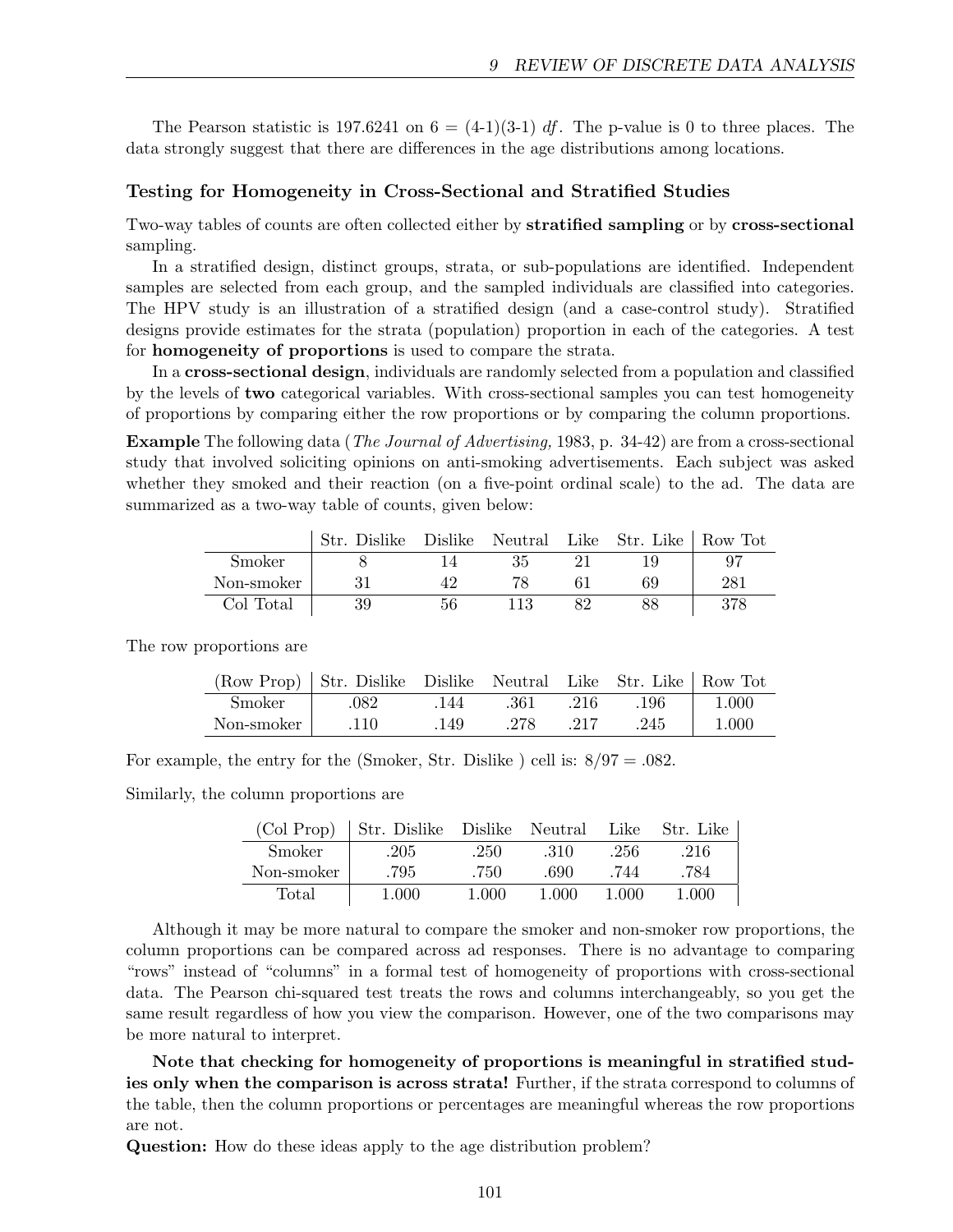# Testing for Independence in a Two-Way Contingency Table

The row and column classifications for a population where each individual is cross-classified by two categorical variables are said to be independent if each population cell proportion in the two-way table is the product of the proportion in a given row and the proportion in a given column. One can show that independence is equivalent to homogeneity of proportions. In particular, the two-way table of population cell proportions satisfies independence if and only if the population column proportions are homogeneous. If the population column proportions are homogeneous then so are the population row proportions.

This suggests that a test for independence or **no** association between two variables based on a cross-sectional study can be implemented using the chi-squared test for homogeneity of proportions. This suggestion is correct. If independence is not plausible, I tend to interpret the dependence as a deviation from homogeneity, using the classification for which the interpretation is most natural.

Example: Stata output for testing independence between smoking status and ad reaction is given below. The Pearson chi-squared test is not significant (p-value  $= 0.559$ ). The observed association between smoking status and the ad reaction is not significant. This suggests, for example, that the smoker's reactions to the ad were not statistically significantly different from the non-smoker's reactions, which is consistent with the smokers and non-smokers attitudes being fairly similar. The data were coded as opinion from 1 to 5 and smoke as 1 or 2, and then label define applied as before.

|                                                                        | caparace pmoke opinion [rweight-count], this fitnis exp cor row |                                                            |                                 |                               |                               |                                  |
|------------------------------------------------------------------------|-----------------------------------------------------------------|------------------------------------------------------------|---------------------------------|-------------------------------|-------------------------------|----------------------------------|
| Key                                                                    |                                                                 |                                                            |                                 |                               |                               |                                  |
| frequency<br>expected frequency<br>row percentage<br>column percentage |                                                                 |                                                            |                                 |                               |                               |                                  |
|                                                                        |                                                                 |                                                            | Opinion                         |                               |                               |                                  |
| Smoke                                                                  | Str. Disl                                                       | Dislike                                                    | Neutral                         | Like                          | Str. Like                     | Total                            |
| Smoker                                                                 | 8<br>10.0<br>8.25<br>20.51                                      | 14<br>14.4<br>14.43<br>25.00                               | 35<br>29.0<br>36.08<br>30.97    | 21<br>21.0<br>21.65<br>25.61  | 19<br>22.6<br>19.59<br>21.59  | 97<br>97.0<br>100.00<br>25.66    |
| Non-smoker                                                             | 31<br>29.0<br>11.03<br>79.49                                    | 42<br>41.6<br>14.95<br>75.00                               | 78<br>84.0<br>27.76<br>69.03    | 61<br>61.0<br>21.71<br>74.39  | 69<br>65.4<br>24.56<br>78.41  | 281<br>281.0<br>100.00<br>74.34  |
| Total                                                                  | 39<br>39.0<br>10.32<br>100.00                                   | 56<br>56.0<br>14.81<br>100.00                              | 113<br>113.0<br>29.89<br>100.00 | 82<br>82.0<br>21.69<br>100.00 | 88<br>88.0<br>23.28<br>100.00 | 378<br>378.0<br>100.00<br>100.00 |
|                                                                        | Pearson $chi2(4)$<br>likelihood-ratio chi2(4)                   | 2.9907<br>$\qquad \qquad =$<br>2.9797<br>$\qquad \qquad =$ | $Pr = 0.559$<br>$Pr = 0.561$    |                               |                               |                                  |

. tabulate Smoke Opinion [fweight=count],chi2 lrchi2 exp col row

## One-sample procedures

Last semester we spent some time on the situation where we obtained a SRS of  $n$  observations from a binomial population (binary outcome variable) with probability  $p$  of Success. We learned how to calculate CIs for p and tests of  $H_0: p = p_0$  for some fixed  $p_0$ . The large sample form of this is also done with the prtesti command or through the GUI, and the (preferable) exact binomial test is done through the bitesti command (or through the menus). The extension to 3 or more categories was the chi-squared goodness of fit test, done in Stata using the csgof command. That command is not automatically installed but you can locate and install it from the findit csgof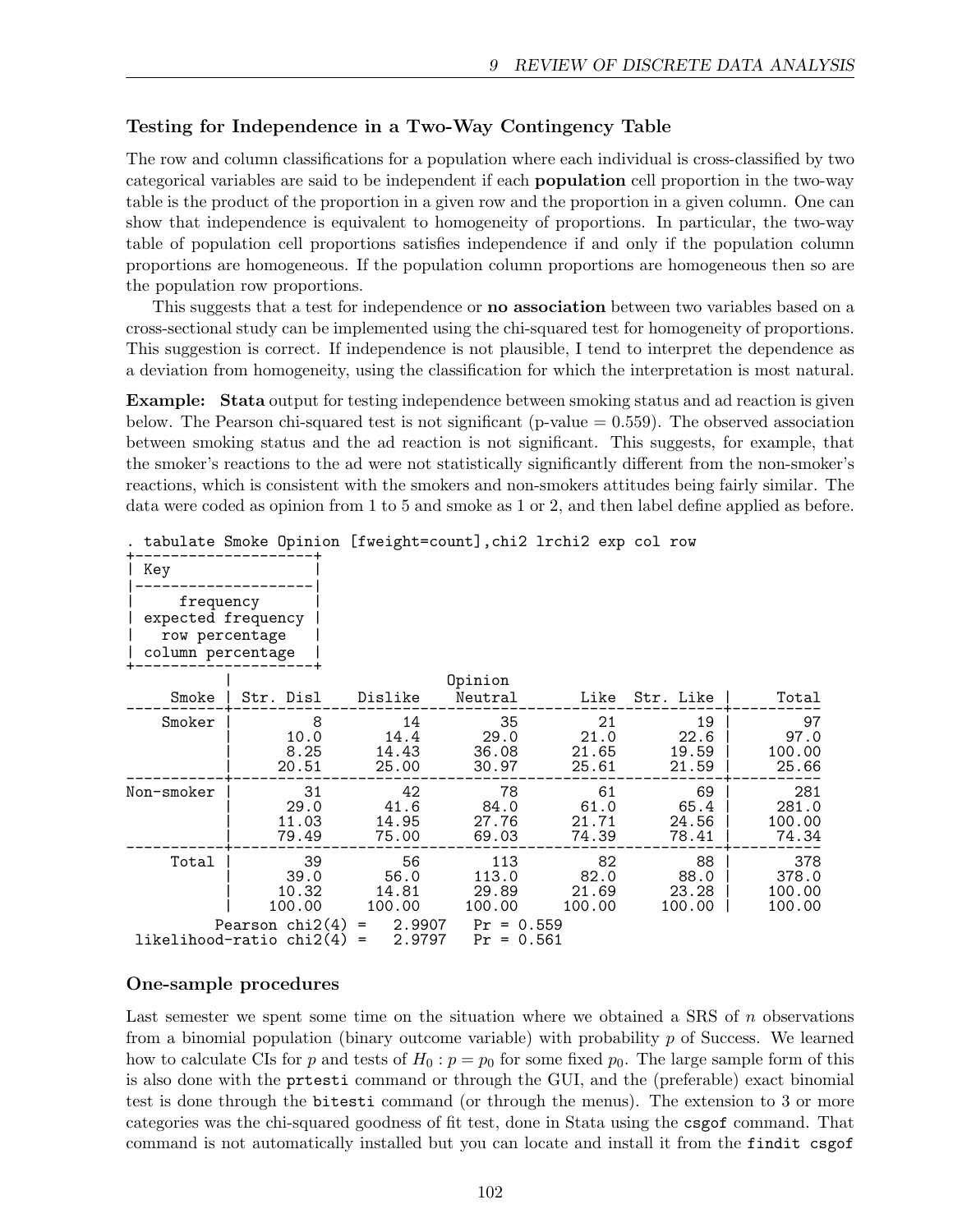command. Since we do these one sample procedures relatively infrequently, I am going to leave it to you to learn them in Stata if you need them.

# 10 Logistic Regression - Two Introductory Examples

The chi-squared tests in the previous section are used very frequently, along with Fisher's exact test (asked for with the ,fisher option in tabulate – note that it is often feasible to calculate only for small sample sizes). Those "classical" methods have been around a very long time and are often the best choice for analysis. In order to consider problems with more complicated predictors we need newer technology, so we now turn to logistic regression.

The data below are from a study conducted by Milicer and Szczotka on pre-teen and teenage girls in Warsaw. The subjects were classified into 25 age categories. The number of girls in each group (sample size) and the number that reached menarche  $(\text{# RM})$  at the time of the study were recorded. The age for a group corresponds to the midpoint for the age interval.

| Sample size | # RM           | Age   | Sample size | # RM | Age   |
|-------------|----------------|-------|-------------|------|-------|
| 376         | $\theta$       | 9.21  | 106         | 67   | 13.33 |
| 200         | $\overline{0}$ | 10.21 | 105         | 81   | 13.58 |
| 93          | 0              | 10.58 | 117         | 88   | 13.83 |
| 120         | $\overline{2}$ | 10.83 | 98          | 79   | 14.08 |
| 90          | $\overline{2}$ | 11.08 | 97          | 90   | 14.33 |
| 88          | 5              | 11.33 | 120         | 113  | 14.58 |
| 105         | 10             | 11.58 | 102         | 95   | 14.83 |
| 111         | 17             | 11.83 | 122         | 117  | 15.08 |
| 100         | 16             | 12.08 | 111         | 107  | 15.33 |
| 93          | 29             | 12.33 | 94          | 92   | 15.58 |
| 100         | 39             | 12.58 | 114         | 112  | 15.83 |
| 108         | 51             | 12.83 | 1049        | 1049 | 17.58 |
| 99          | 47             | 13.08 |             |      |       |

The researchers were interested in whether the proportion of girls that reached menarche ( $#$ RM/ sample size) varied with age. One could perform a test of homogeneity by arranging the data as a 2 by 25 contingency table with columns indexed by age and two rows: ROW1  $=$  # RM and ROW2 = # that have not RM = sample size  $-$  # RM. A more powerful approach treats these as regression data, using the proportion of girls reaching menarche as the "response" and age as a predictor.

The data were imported into Stata using the infile command and labelled menarche, total, and age. A plot of the observed proportion of girls that have reached menarche (obtained in **Stata** with the two commands generate phat = menarche / total and twoway (scatter phat age)) shows that the proportion increases as age increases, but that the relationship is nonlinear.

The observed proportions, which are bounded between zero and one, have a lazy S-shape (a sigmoidal function) when plotted against age. The change in the observed proportions for a given change in age is much smaller when the proportion is near 0 or 1 than when the proportion is near 1/2. This phenomenon is common with regression data where the response is a proportion.

The trend is nonlinear so linear regression is inappropriate. A sensible alternative might be to transform the response or the predictor to achieve near linearity. A better approach is to use a non-linear model for the proportions. A common choice is the **logistic regression model**.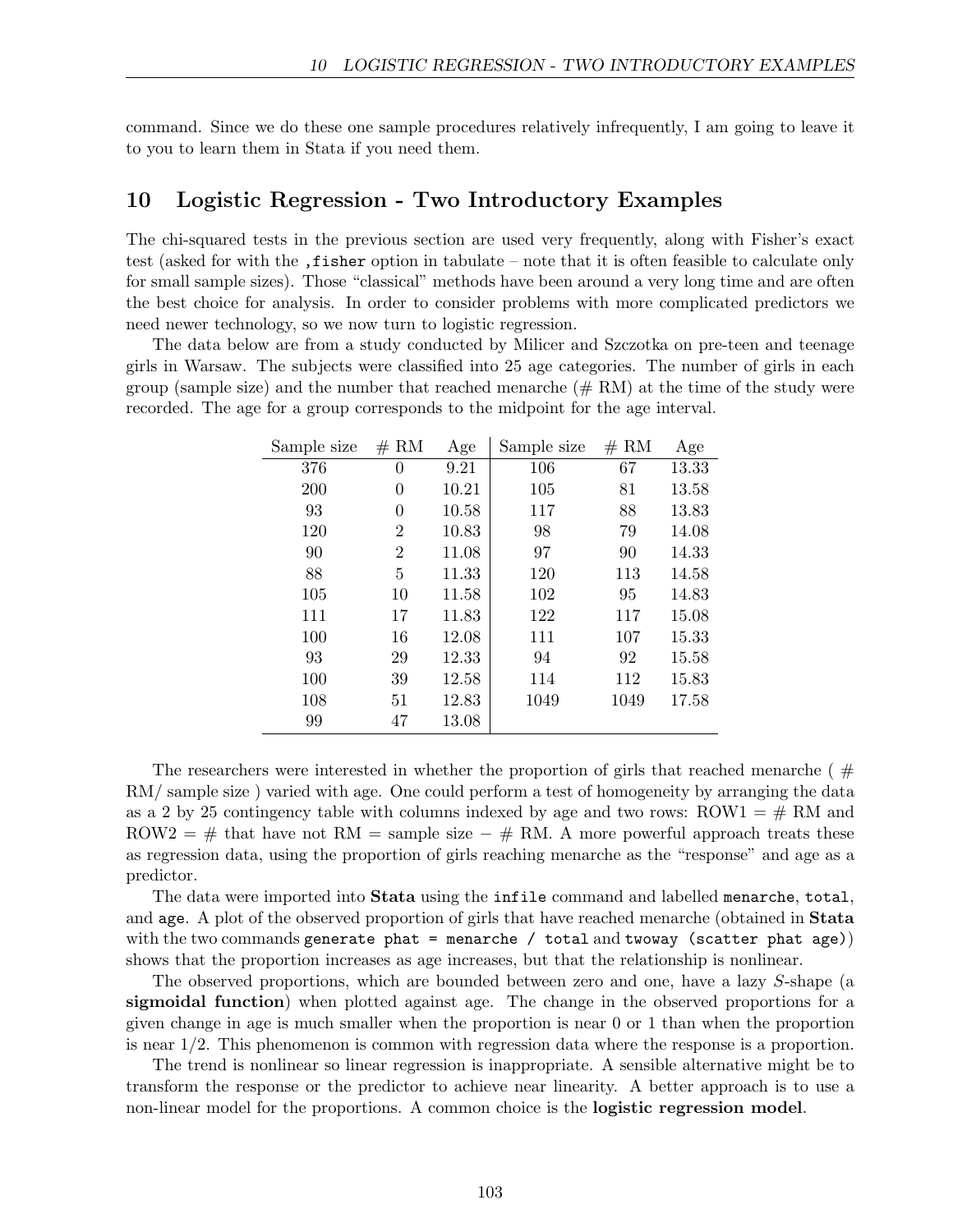

Figure 2: Estimated proportions  $\hat{p}_i$  versus  $AGE_i$ , for  $i = 1, \ldots, 25$ .

#### The Simple Logistic Regression Model

The simple logistic regression model expresses the population proportion  $p$  of individuals with a given attribute (called a success) as a function of a single predictor variable  $X$ . The model assumes that  $p$  is related to  $X$  through

$$
logit(p) = log\left(\frac{p}{1-p}\right) = \alpha + \beta X\tag{1}
$$

or, equivalently, as

$$
p = \frac{exp(\alpha + \beta X)}{1 + exp(\alpha + \beta X)}.
$$

The logistic regression model is a binary response model, where the response for each case falls into one of 2 exclusive and exhaustive categories, often called success (cases with the attribute of interest) and failure (cases without the attribute of interest). In many biostatistical applications, the success category is presence of a disease, or death from a disease.

I will often write p as  $p(X)$  to emphasize that p is the proportion of all individuals with score X that have the attribute of interest. In the menarche data,  $p = p(X)$  is the population proportion of girls at age X that have reached menarche.

The odds of success are  $p/(1-p)$ . For example, the odds of success are 1 (or 1 to 1) when  $p = 1/2$ . The odds of success are 2 (or 2 to 1) when  $p = 2/3$ . The logistic model assumes that the log-odds of success is linearly related to X. Graphs of the logistic model relating  $p$  to X are given in Figure 3. The sign of the slope refers to the sign of  $\beta$ .

There are a variety of other binary response models that are used in practice. The probit regression model or the complementary log-log regression model might be appropriate when the logistic model does not fit the data.

#### Data for Simple Logistic Regression

For the formulas below, I assume that the data are given in summarized or **aggregate** form: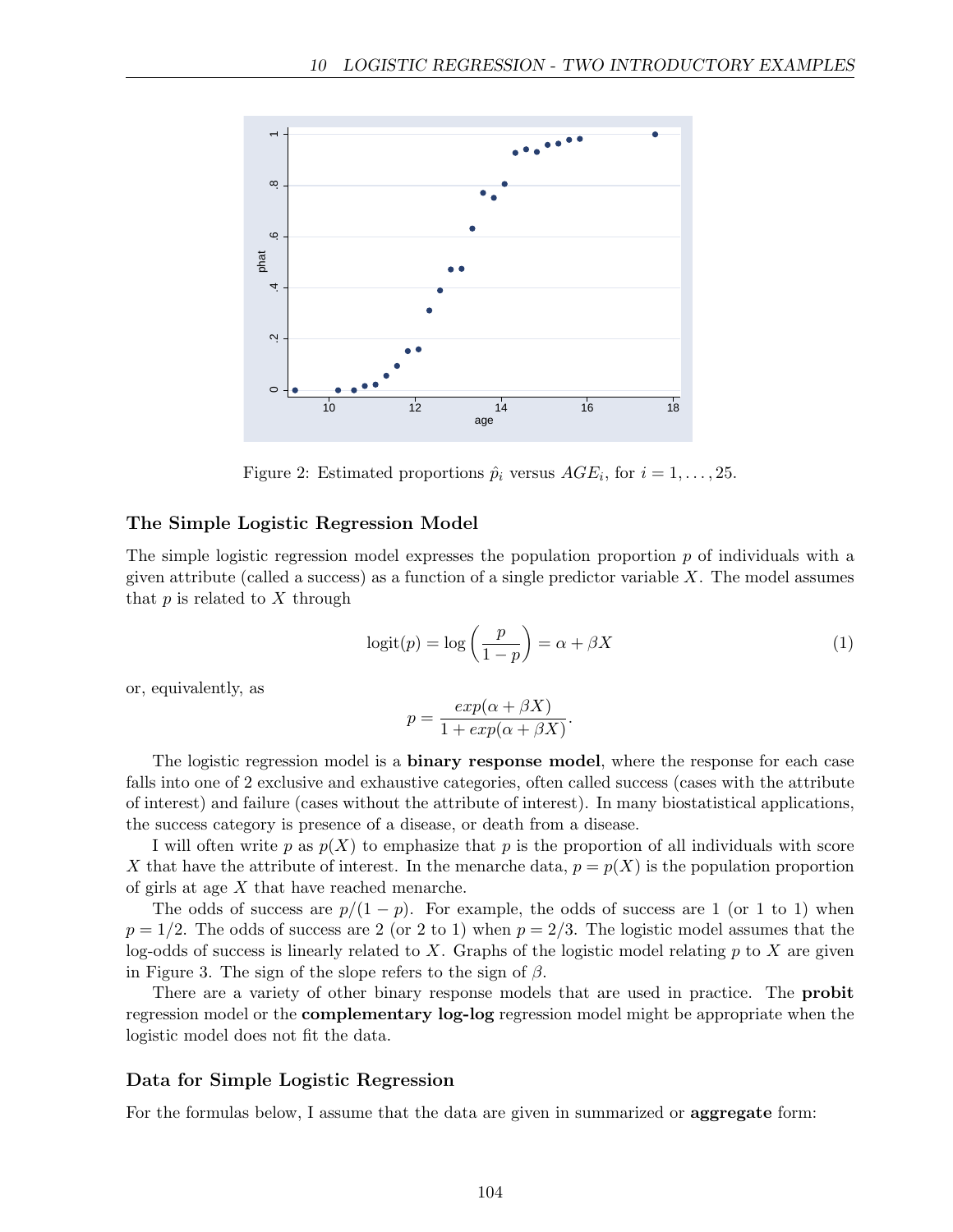

Figure 3: logit(p) and p as a function of X

$$
\begin{array}{ccccc}\nX & n & D \\
\hline\nX_1 & n_1 & d_1 \\
X_2 & n_2 & d_2 \\
\hline\n\end{array}
$$

where  $d_i$  is the number of individuals with the attribute of interest (number of diseased) among  $n_i$ randomly selected or representative individuals with predictor variable value  $X_i$ . The subscripts identify the group of cases in the data set. In many situations, the sample size is 1 in each group, and for this situation  $d_i$  is 0 or 1.

For raw data on individual cases, the sample size column  $n$  is usually omitted and  $D$  takes on 1 of two coded levels, depending on whether the case at  $X_i$  is a success or not. The values 0 and 1 are typically used to identify "failures" and "successes" respectively.

## Estimating Regression Coefficients

The principle of maximum likelihood is commonly used to estimate the two unknown parameters in the logistic model:  $\mathbf{r}$ 

$$
\log\left(\frac{p}{1-p}\right) = \alpha + \beta X.
$$

The maximum likelihood estimates (MLE) of the regression coefficients are estimated iteratively by maximizing the so-called Binomial likelihood function for the responses, or equivalently, by minimizing the deviance function (also called the likelihood ratio LR chi-squared statistic)

$$
LR = 2\sum_{i=1}^{m} \left\{ d_i \log \left( \frac{d_i}{n_i p_i} \right) + (n_i - d_i) \log \left( \frac{n_i - d_i}{n_i - n_i p_i} \right) \right\}
$$

over all possible values of  $\alpha$  and  $\beta$ , where the  $p_i$ s satisfy

$$
\log\left(\frac{p_i}{1-p_i}\right) = \alpha + \beta X_i.
$$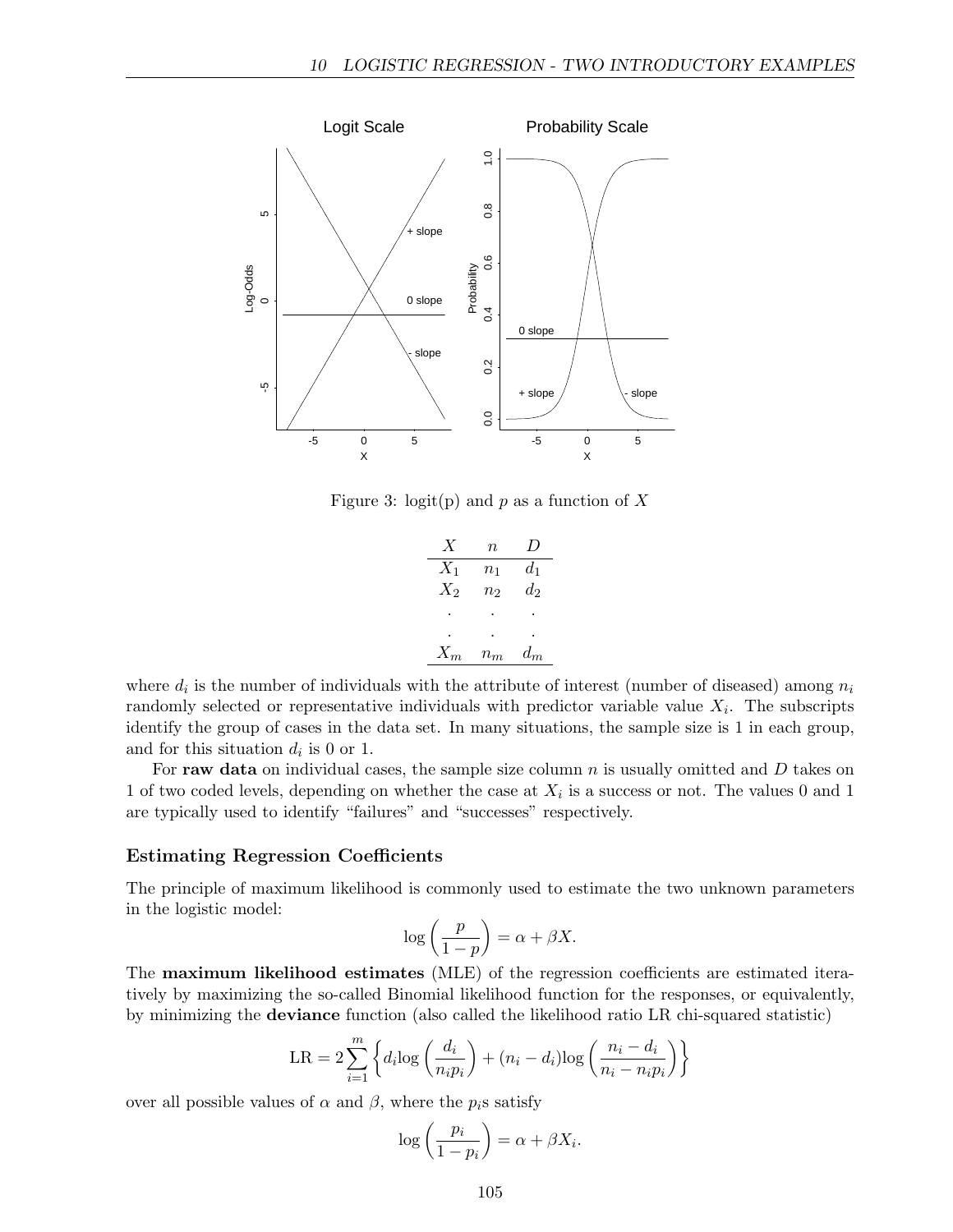The ML method also gives standard errors and significance tests for the regression estimates.

The deviance is an analog of the residual sums of squares in linear regression. The choices for  $\alpha$  and  $\beta$  that minimize the deviance are the parameter values that make the observed and fitted proportions as close together as possible in a "likelihood sense".

Suppose that  $\hat{\alpha}$  and  $\hat{\beta}$  are the MLEs of  $\alpha$  and  $\beta$ . The deviance evaluated at the MLEs:

$$
LR = 2\sum_{i=1}^{m} \left\{ d_i \log \left( \frac{d_i}{n_i \tilde{p}_i} \right) + (n_i - d_i) \log \left( \frac{n_i - d_i}{n_i - n_i \tilde{p}_i} \right) \right\},\,
$$

where the fitted probabilities  $\tilde{p}_i$  satisfy

$$
\log\left(\frac{\tilde{p}_i}{1-\tilde{p}_i}\right) = \hat{\alpha} + \hat{\beta}X_i,
$$

is used to test the adequacy of the model. The deviance is small when the data fits the model, that is, when the observed and fitted proportions are close together. Large values of LR occur when one or more of the observed and fitted proportions are far apart, which suggests that the model is inappropriate.

If the logistic model holds, then LR has a chi-squared distribution with  $m-r$  degrees of freedom, where  $m$  is the number of groups and  $r$  (here 2) is the number of estimated regression parameters. A p-value for the deviance is given by the area under the chi-squared curve to the right of LR. A small p-value indicates that the data does not fit the model.

Stata does not provide the deviance statistic, but rather the Pearson chi-squared test statistic, which is defined similarly to the deviance statistic and is interpreted in the same manner:

$$
X^{2} = \sum_{i=1}^{m} \frac{(d_{i} - n_{i}\tilde{p}_{i})^{2}}{n_{i}\tilde{p}_{i}(1 - \tilde{p}_{i})}.
$$

This statistic can be interpreted as the sum of standardized, squared differences between the observed number of successes  $d_i$  and expected number of successes  $n_i \tilde{p}_i$  for each covariate  $X_i$ . When what we expect to see under the model agrees with what we see, the Pearson statistic is close to zero, indicating good model fit to the data. When the Pearson statistic is *large*, we have an indication of lack of fit. Often the *Pearson residuals*  $r_i = (d_i - n_i \tilde{p}_i)/\sqrt{n_i \tilde{p}_i(1-\tilde{p}_i)}$  are used to determine exactly where lack of fit occurs. These residuals are obtained in **Stata** using the **predict** command after the logistic command. Examining these residuals is very similar to looking for large values of  $\frac{(O-E)^2}{E}$  $\frac{(-E)^2}{E}$  in a  $\chi^2$  analysis of a contingency table as discussed in the last lecture. We will not talk further of logistic regression diagnostics.

# Age at Menarche Data: Stata Implementation

A logistic model for these data implies that the probability  $p$  of reaching menarche is related to age through  $\mathbf{r}$ 

$$
\log\left(\frac{p}{1-p}\right) = \alpha + \beta \text{ AGE.}
$$

If the model holds, then a slope of  $\beta = 0$  implies that p does not depend on AGE, i.e. the proportion of girls that have reached menarche is identical across age groups. However, the power of the logistic regression model is that if the model holds, and if the proportions change with age, then you have a way to quantify the effect of age on the proportion reaching menarche. This is more appealing and useful than just testing homogeneity across age groups.

A logistic regression model with a single predictor can be fit using one of the many commands available in Stata depending on the data type and desired results: logistic (raw data, outputs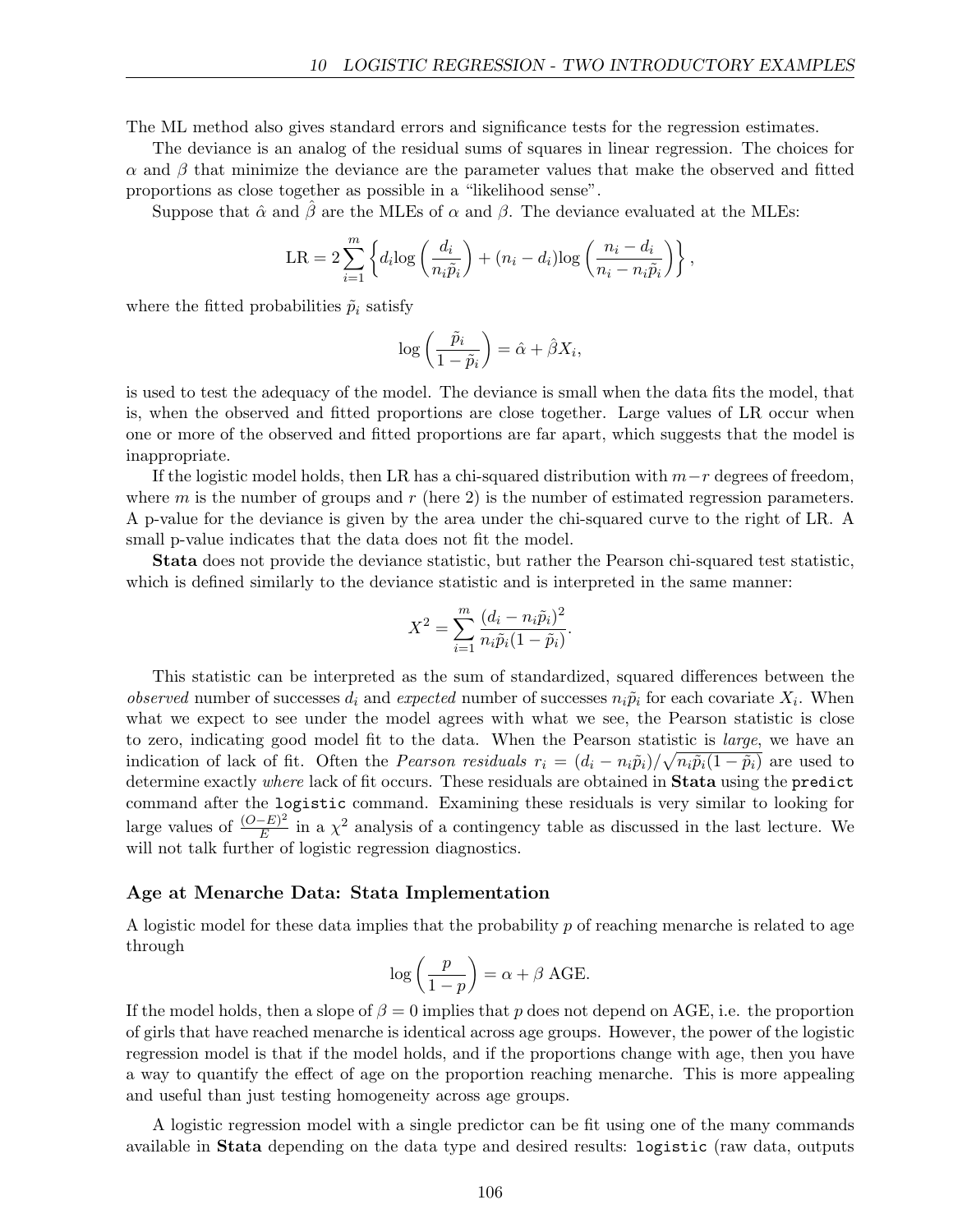odds ratios), logit (raw data, outputs model parameter estimates), and blogit (grouped data). The logistic command has many more options than either logit or blogit, but requires you to reformat the data into individual records, one for each girl. For an example of how to do this, check out the online Stata help at http://www.stata.com/support/faqs/stat/grouped.html. The Stata command blogit menarche total age yields the following output:

| Logit estimates<br>Log likelihood = $-819.65237$ |                         |                      |                   | Number of obs<br>$LR$ chi $2(1)$<br>Prob > chi2<br>Pseudo R2 |                         | $=$<br>$=$ | 3918<br>3667.18<br>0.0000<br>0.6911 |
|--------------------------------------------------|-------------------------|----------------------|-------------------|--------------------------------------------------------------|-------------------------|------------|-------------------------------------|
| _outcome                                         | Coef.                   | Std. Err.            | $\mathbf{Z}$      | P>  z                                                        |                         |            | [95% Conf. Interval]                |
| age<br>cons                                      | 1.631968<br>$-21.22639$ | .0589509<br>.7706558 | 27.68<br>$-27.54$ | 0.000<br>0.000                                               | 1.516427<br>$-22.73685$ |            | 1.74751<br>$-19.71594$              |
|                                                  |                         |                      |                   |                                                              |                         |            |                                     |

The output tables the MLEs of the parameters:  $\hat{\alpha} = -21.23$  and  $\hat{\beta} = 1.63$ . Thus, the fitted or predicted probabilities satisfy:

$$
\log\left(\frac{\tilde{p}}{1-\tilde{p}}\right) = -21.23 + 1.63 \text{AGE}
$$

or

$$
\tilde{p}(AGE) = \frac{\exp(-21.23 + 1.63 \text{AGE})}{1 + \exp(-21.23 + 1.63 \text{AGE})}.
$$

The p-value for testing  $H_0: \beta = 0$  (i.e. the slope for the regression model is zero) based upon the chi-squared test p-value  $(P>|z|)$  is 0.000, which leads to rejecting  $H_0$  at any of the usual test levels. Thus, the proportion of girls that have reached menarche is not constant across age groups.

The likelihood ratio test statistic of no logistic regression relationship (LR chi2(1) = 3667.18) and p-value (Prob  $\ge$  chi2 = 0.0000) gives the logistic regression analogue of the overall F-statistic that no predictors are important to multiple regression. In general, the chi-squared statistic provided here is used to test the hypothesis that the regression coefficients are zero for each predictor in the model. There is a single predictor here, AGE, so this test and the test for the AGE effect are *both* testing  $H_0: \beta = 0$ .

To obtain the Pearson goodness of fit statistic and p-value we must reformat the data and use the logistic command as described in the webpage above:

```
generate w0 = total - meanrename menarche w1
generate id = _n
reshape long w, i(id) j(y)logistic y age [fw=w]
lfit
```
We obtain the following output:

| Logistic regression                                                          |                                                                       |                                | Number of obs<br>$LR$ chi $2(1)$ |                                                                                                                | 3918<br>3667.18      |
|------------------------------------------------------------------------------|-----------------------------------------------------------------------|--------------------------------|----------------------------------|----------------------------------------------------------------------------------------------------------------|----------------------|
| Log likelihood = $-819.65237$                                                |                                                                       |                                | Prob > chi2<br>Pseudo R2         | $\begin{aligned} \mathcal{L}_{\text{max}}(\mathbf{r}) &= \mathbf{r} \mathbf{r} \\ &= \mathbf{r} \end{aligned}$ | 0.0000<br>0.6911     |
| V                                                                            | Odds Ratio Std. Err. z                                                |                                | P >  z                           |                                                                                                                | [95% Conf. Interval] |
| age                                                                          | 5.113931 .3014706 27.68 0.000 4.555917 5.740291                       |                                |                                  |                                                                                                                |                      |
| Logistic model for y, goodness-of-fit test<br>number of covariate patterns = | $number of observations =$<br>Pearson $chi2(23)$ =<br>Prob $>$ chi2 = | 3918<br>-25<br>21.87<br>0.5281 |                                  |                                                                                                                |                      |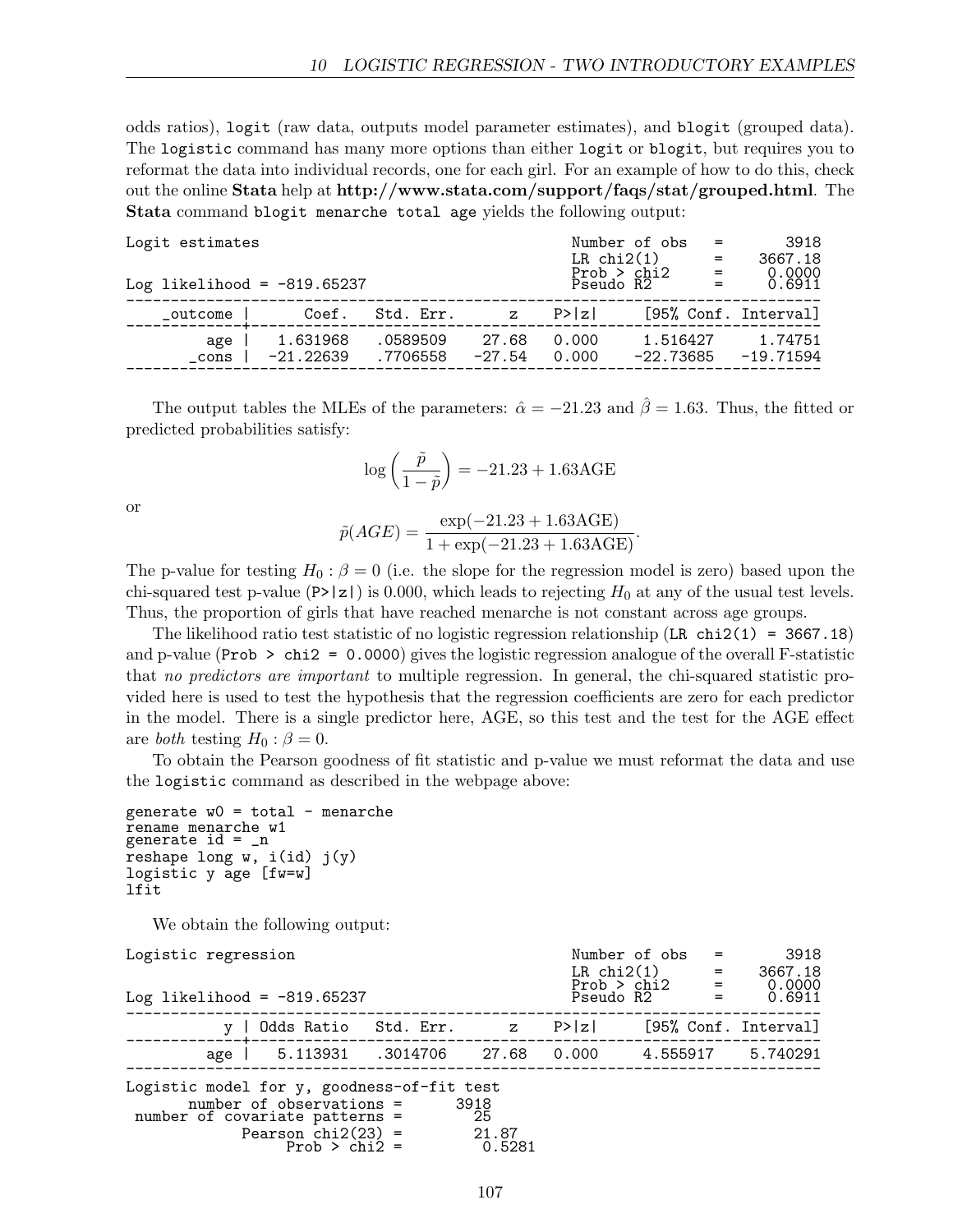Using properties of exponential functions, the odds of reaching menarche is  $\exp(1.632) = 5.11$ times larger for every year older a girl is. To see this, let  $p(Age + 1)$  and  $p(Age)$  be probabilities of reaching menarche for ages one year apart. The odds ratio OR satisfies

$$
log(OR) = log\left(\frac{p(Age + 1)/(1 - p(Age + 1))}{p(Age)/(1 - p(Age))}\right)
$$
  
= log(p(Age + 1)/(1 - p(Age + 1))) - log(p(Age)/(1 - p(Age)))  
= (\alpha + \beta(Age + 1)) - (\alpha + \beta Age)  
= \beta

so  $OR = e^{\beta}$ . If we considered ages 5 years apart, the same derivation would give us  $OR = e^{5\beta}$  $(e^{\beta})^5$ . You often see a continuous variable with a significant though apparently small OR, but when you examine the  $OR$  for a reasonable range of values (by raising to the power of the range in this way), then the  $OR$  is substantial.

You should pick out the estimated regression coefficient  $\hat{\beta} = 1.632$  and the estimated odds ratio  $\exp(\hat{\beta}) = \exp(1.632) = 5.11$  from the output obtained using the blogit and logistic commands respectively. We would say that, for example, that the odds of 15 year old girls having reached menarche are between 4.5 and 5.7 times larger than for 14 year old girls.

The Pearson chi-square statistic is 21.87 on 23 df, with a p-value of 0.5281. The large p-value suggests no gross deficiencies with the logistic model.

## Logistic Regression with Two Effects: Leukemia Data

Feigl and Zelen reported the survival time in weeks and the white cell blood count (WBC) at time of diagnosis for 33 patients who eventually died of acute leukemia. Each person was classified as  $AG+$  or  $AG-$  (coded as  $IAG = 1$  and 0, respectively), indicating the presence or absence of a certain morphological characteristic in the white cells. The researchers are interested in modelling the probability  $p$  of surviving at least one year as a function of WBC and IAG. They believe that WBC should be transformed to a log scale, given the skewness in the WBC values. Where Live=0, 1 indicates whether the patient died or lived respectively, the data are

| T A G | WBC   | Live |   | IAG WBC | Live |   | IAG WBC | Live |
|-------|-------|------|---|---------|------|---|---------|------|
|       |       |      |   |         |      |   |         |      |
| 1     | 75    | 1    | 1 | 230     | 1    | 1 | 430     | 1    |
| 1     | 260   | 1    | 1 | 600     | 0    | 1 | 1050    | 1    |
| 1     | 1000  | 1    | 1 | 1700    | 0    | 1 | 540     | 0    |
| 1     | 700   | 1    | 1 | 940     | 1    | 1 | 3200    | 0    |
| 1     | 3500  | 0    | 1 | 5200    | 0    | 1 | 10000   | 1    |
| 1     | 10000 | 0    | 1 | 10000   | 0    | Ω | 440     | 1    |
| Ω     | 300   | 1    | Ω | 400     | 0    | 0 | 150     | 0    |
| Ω     | 900   | 0    | Ω | 530     | 0    | 0 | 1000    | ∩    |
| Ω     | 1900  | 0    | ∩ | 2700    | 0    | Ω | 2800    | ∩    |
| Ω     | 3100  | 0    | ∩ | 2600    | 0    | Ω | 2100    | ∩    |
| Ω     | 7900  | 0    | ∩ | 10000   | ∩    | ∩ | 10000   | ∩    |

As an initial step in the analysis, consider the following model:

$$
\log\left(\frac{p}{1-p}\right) = \alpha + \beta_1 \text{LWBC} + \beta_2 \text{IAG},
$$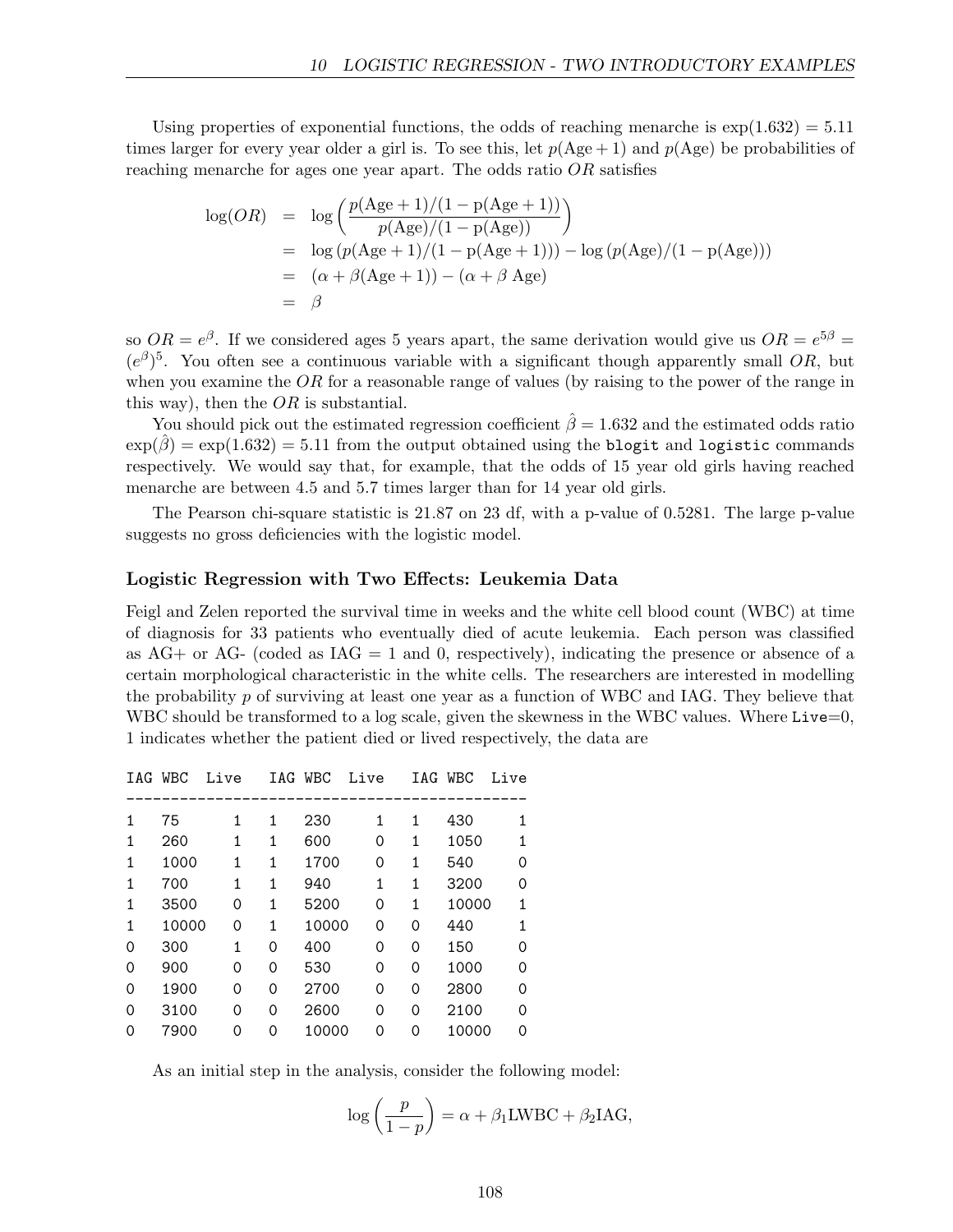where  $LWBC = \log WBC$ . This is a logistic regression model with 2 effects, fit using the logistic command. The parameters  $\alpha$ ,  $\beta_1$  and  $\beta_2$  are estimated by maximum likelihood.

The model is best understood by separating the AG+ and AG- cases. For AG- individuals, IAG=0 so the model reduces to

$$
\log\left(\frac{p}{1-p}\right) = \alpha + \beta_1 \text{LWBC} + \beta_2 * 0 = \alpha + \beta_1 \text{LWBC}.
$$

For AG+ individuals, IAG=1 and the model implies

$$
\log\left(\frac{p}{1-p}\right) = \alpha + \beta_1 \text{LWBC} + \beta_2 * 1 = (\alpha + \beta_2) + \beta_1 \text{LWBC}.
$$

The model without IAG (i.e.  $\beta_2 = 0$ ) is a simple logistic model where the log-odds of surviving one year is linearly related to LWBC, and is independent of AG. The reduced model with  $\beta_2 = 0$ implies that there is no effect of the AG level on the survival probability once LWBC has been taken into account.

Including the binary predictor IAG in the model implies that there is a linear relationship between the log-odds of surviving one year and LWBC, with a constant slope for the two AG levels. This model includes an effect for the AG morphological factor, but more general models are possible. Thinking of IAG as a factor, the proposed model is a logistic regression analog of ANCOVA.

The parameters are easily interpreted:  $\alpha$  and  $\alpha + \beta_2$  are intercepts for the population logistic regression lines for AG- and AG+, respectively. The lines have a common slope,  $\beta_1$ . The  $\beta_2$ coefficient for the IAG indicator is the difference between intercepts for the AG+ and AG- regression lines. A picture of the assumed relationship is given below for  $\beta_1 < 0$ . The population regression lines are parallel on the logit (i.e. log odds ) scale only, but the order between IAG groups is preserved on the probability scale.



Figure 4: Predicted relationships on the logit and probability scales

The data are in the raw data form for individual cases. There are three columns: the binary or **indicator variable iag** (with value 1 for  $AG+$ , 0 for  $AG-$ ), wbc (continuous), live (with value 1 if the patient lived at least 1 year and 0 if not). Note that a frequency column is not needed with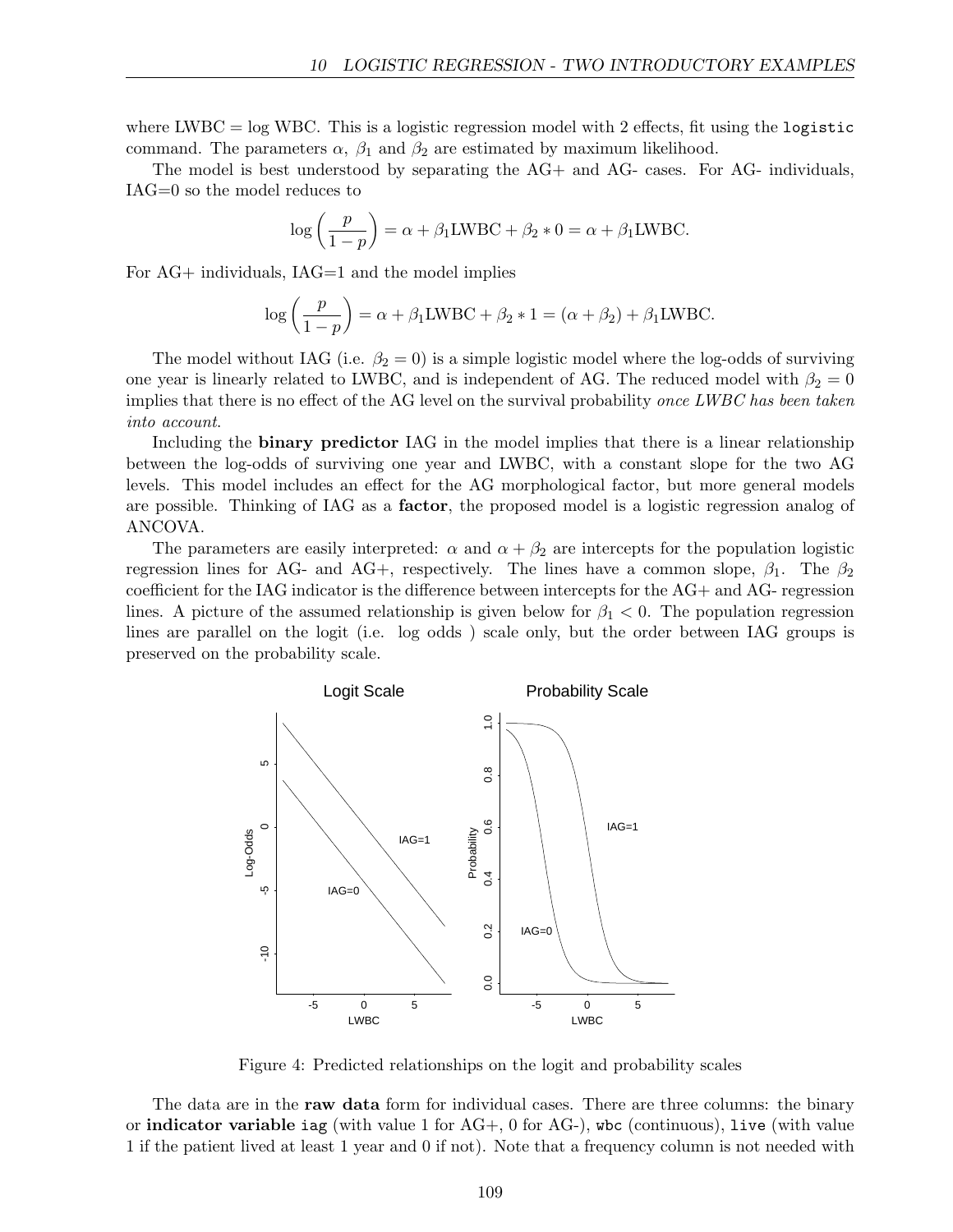raw data (and hence using the logistic command) and that the success category corresponds to surviving at least 1 year.

Before looking at output for the equal slopes model, note that the data set has 30 distinct IAG and WBC combinations, or 30 "groups" or samples that could be constructed from the 33 individual cases. Only two samples have more than 1 observation. The majority of the observed proportions surviving at least one year (number surviving  $> 1$  year/ group sample size) are 0 (i.e. 0/1) or 1  $(i.e. 1/1)$ . This sparseness of the data makes it difficult to graphically assess the suitability of the logistic model (Why?). Although significance tests on the regression coefficients do not require large group sizes, the chi-squared approximations to the deviance and Pearson goodness-of-fit statistics are suspect in sparse data settings. With small group sizes as we have here, most researchers would not interpret the p-values for the deviance or Pearson tests literally. Instead, they would use the p-values to informally check the fit of the model. Diagnostics would be used to highlight problems with the model.

We obtain the following modified output:

| . infile iag wbc live using c:/biostat/notes/leuk.txt<br>. generate $l$ wbc = $log($ wbc)<br>. logistic live iag lwbc<br>. logit<br>. lfit |                               |                                            |              |                |                                                                             |                                              |
|--------------------------------------------------------------------------------------------------------------------------------------------|-------------------------------|--------------------------------------------|--------------|----------------|-----------------------------------------------------------------------------|----------------------------------------------|
| Logistic regression                                                                                                                        |                               |                                            |              |                | Number of obs<br>$=$                                                        | 33<br>15.18                                  |
| Log likelihood = $-13.416354$                                                                                                              |                               |                                            |              |                | Number $\frac{1}{2}$ =<br>LR chi2(2) =<br>Prob > chi2 =                     | 0.0005<br>0.3613                             |
| live l                                                                                                                                     | Odds Ratio Std. Err.          |                                            |              |                | z P> z  [95% Conf. Interval]                                                |                                              |
| iag  <br>$1$ wbc $\vert$                                                                                                                   | .3299682                      | 12.42316  13.5497  2.31  0.021<br>.1520981 | $-2.41$      | 0.016          | 1.465017<br>.1336942                                                        | 105.3468<br>.8143885                         |
| Logit estimates<br>Log likelihood = $-13.416354$                                                                                           |                               |                                            |              |                | Number of obs<br>$=$<br>LR chi2(2) =<br>Prob > chi2 = (<br>Pseudo R2<br>$=$ | -33<br>15.18<br>0.0005<br>0.3613             |
| live                                                                                                                                       | Coef.                         | Std. Err.                                  | $\mathbf{Z}$ | P> z           |                                                                             | [95% Conf. Interval]                         |
| iag  <br>$1$ wbc $\vert$<br>_cons                                                                                                          | 2.519562 1.090681<br>5.543349 | 3.022416                                   | 2.31<br>1.83 | 0.021<br>0.067 | $-1.108759$ $.4609479$ $-2.41$ 0.016 $-2.0122$<br>-.380477                  | .3818672 4.657257<br>$-.2053178$<br>11.46718 |
| Logistic model for live, goodness-of-fit test<br>$number of observations =$                                                                |                               |                                            | 33           |                |                                                                             |                                              |

number of covariate patterns

|  | Pearson $chi2(27) =$ | 19.81  |
|--|----------------------|--------|
|  | Prob $>$ chi2 =      | 0.8387 |
|  |                      |        |

The large p-value (0.8387) for the lack-of-fit chi-square (i.e. the Pearson statistic) indicates that there are no gross deficiencies with the model. Given that the model fits reasonably well, a test of  $H_0$ :  $\beta_2 = 0$  might be a primary interest here. This checks whether the regression lines are identical for the two AG levels, which is a test for whether AG affects the survival probability, after taking LWBC into account. The test that  $H_0$ :  $\beta_2 = 0$  is equivalent to testing that the odds ratio  $\exp(\beta_2)$  is equal to 1:  $H_0: e^{\beta_2} = 1$ . The p-value for this test is 0.021. The test is rejected at any of the usual significance levels, suggesting that the AG level affects the survival probability (assuming a very specific model). In fact we estimate that the odds of surviving past a year in the AG+ population is 12.4 times the odds of surviving past a year in the AG- population, with a 95% CI of (1.4, 105.4); see below for this computation carried out explicitly.